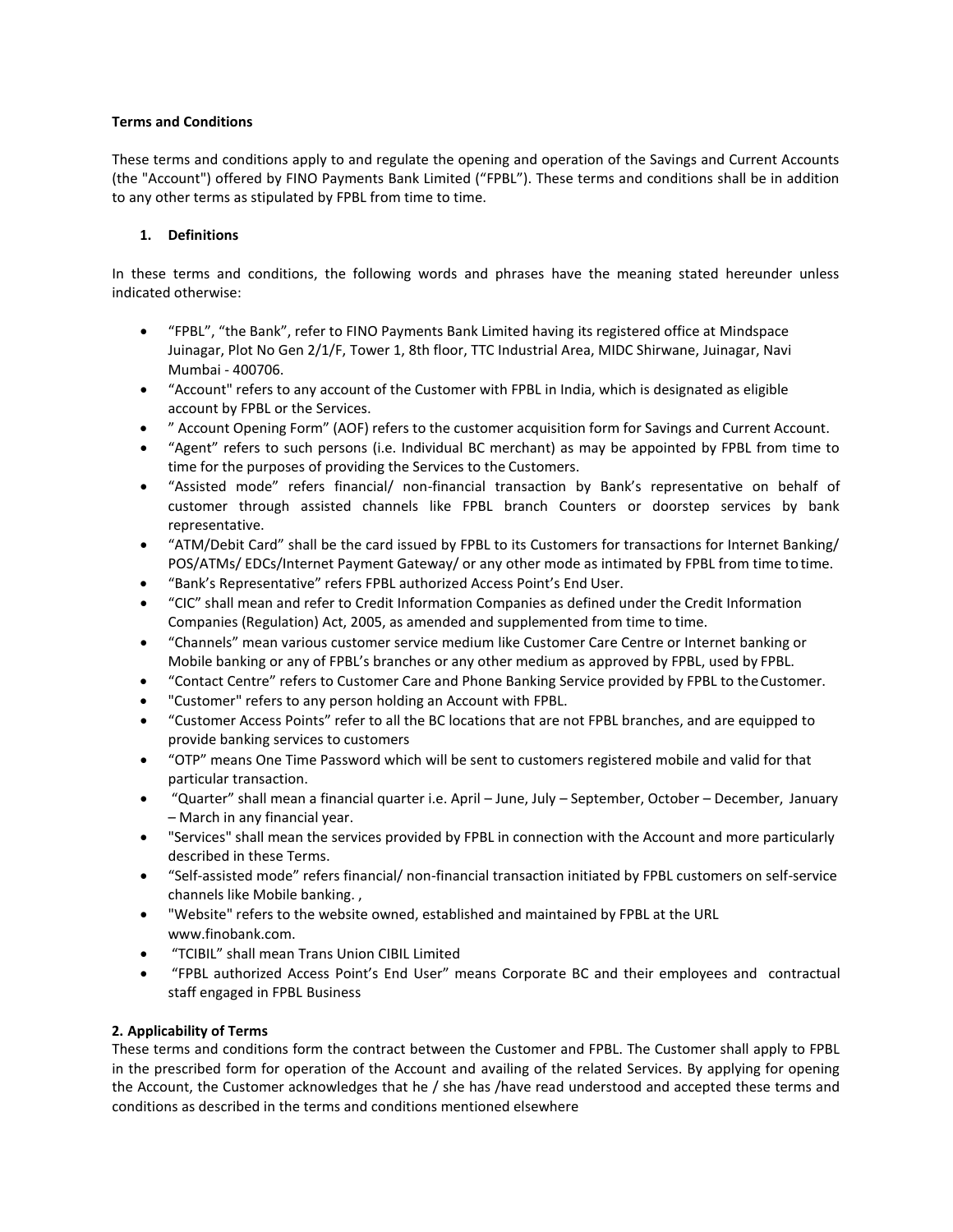### **3. Account Opening**

The account opening formalities are governed by the policies of FPBL and may be revised from time to time. It may require customer/s to submit duly filled application form/s along with the prescribed set of documents designated as 'Officially valid document' stipulated as per Master Direction - Know Your Customer (KYC) Direction, 2016 and may be amended or supplements ("**KYC Norms**") / Anti-Money Laundering (AML) standards/Combating of Financing of Terrorism (CFT)/Obligation of banks under PMLA, 2002, including Permanent Account No. (PAN) or Form 60/61 from time to time (in case the Customer does not have a PAN), to the satisfaction of the Bank and such other documents designated as Proof of Identity (POI) & Proof of Address (POA) as well as other documents designated as 'Officially Valid Documents', wherever applicable and outlined under the KYC Norms and as may be sought by the Bank. It may also require usage of Aadhaar based authentication for obtaining Know your Customer ("KYC") details from the Unique Identification Authority of India (UIDAI) database. Any transactions undertaken from this account shall be in compliance of all the FEMA rules, regulations or notifications thereunder.

Fino Payments Bank opens accounts through 'E-Kyc' mode (applicable for Individuals who are eligible for direct benefit transfer under government welfare schemes) as well as 'Digital KYC' mode under the regulations laid by the Reserve Bank of India (RBI) and Bank can share customer demographic details with relevant regulatory bodies for verification purposes if asked.

Under Digital KYC mode, Bank is authorized to consider the One time password OTP sent to customer's mobile number as customer's confirmation for opening account with FPBL

### **4. Operating Accounts**

- An Account may be opened in the names of: (i) an individual in his/her own name. (ii) An entity permissible constitution.
- As per RBI guidelines for Payments Bank, the account balance cannot exceed INR 2,00,000 at end of the day. However, basis the customer consent, FPBL may open **a Sweep Account** with Suryoday Small Finance Bank (SSFB), which is a Partner of FPBL and sweep out the excess balance to the linked Sweep Account. T**he Customer will not have direct access to the linked account, and FPBL will be the primary channel for Sweep Account Operations**. Further, the Customer hereby agrees to provide consent to FPBL for sharing KYC and other relevant information for opening of an account with SSFB.
- The Customer acknowledges that all communications on the SSFB account will be provided to the Customer by FPBL, as furnished by the Partner. No communication (SMS/Email) will be otherwise sent to the Customer by the Partner. The Customer further acknowledges that the above terms and conditions should be read in conjunction to the detailed general terms and conditions outlined by SSFB and the Partner shall not be liable to the Customer for any damages in connection with the Account or the services of FPBL or for any loss or damage whatsoever suffered or incurred by the Customer solely due to FPBL.
- The Customer agrees that notwithstanding anything contained herein, the sweep out facility to the SSFB account is primarily a fund transfer facility being granted to the Customer. Further, FPBL shall not be under any obligation once funds are transferred to the SSFB account from the Customer's Account which shall then be governed by the internal policies and norms of SSFB.
- The Customer further agrees that the sweep in and out facility granted to the Customer is solely for its benefit and post any sweep out of funds to the Sweep account with SSFB, FPBL shall have no obligation to SSFB as FPBL and SSFB are two separate and distinct entities.
- In such cases, where the customer has not provided the consent for enabling Sweep Account and **the balance during the end of day reaches INR 2,00,000, FPBL reserves the right to reject the incoming credit transaction or park the excess amount in a designated account of the bank for which the customer will not be entitled to any interest.**
- FPBL may send any communication through SMS/Email, Courier or Post from time to the mailing address furnished by the Customer and it is incumbent upon the Customer to intimate change in mailing address, if any, immediately or within 2 weeks of such a change. FPBL shall not be responsible for any loss, damage or consequences for wrong delivery of the above items arising out of non-intimation of change in mailing address.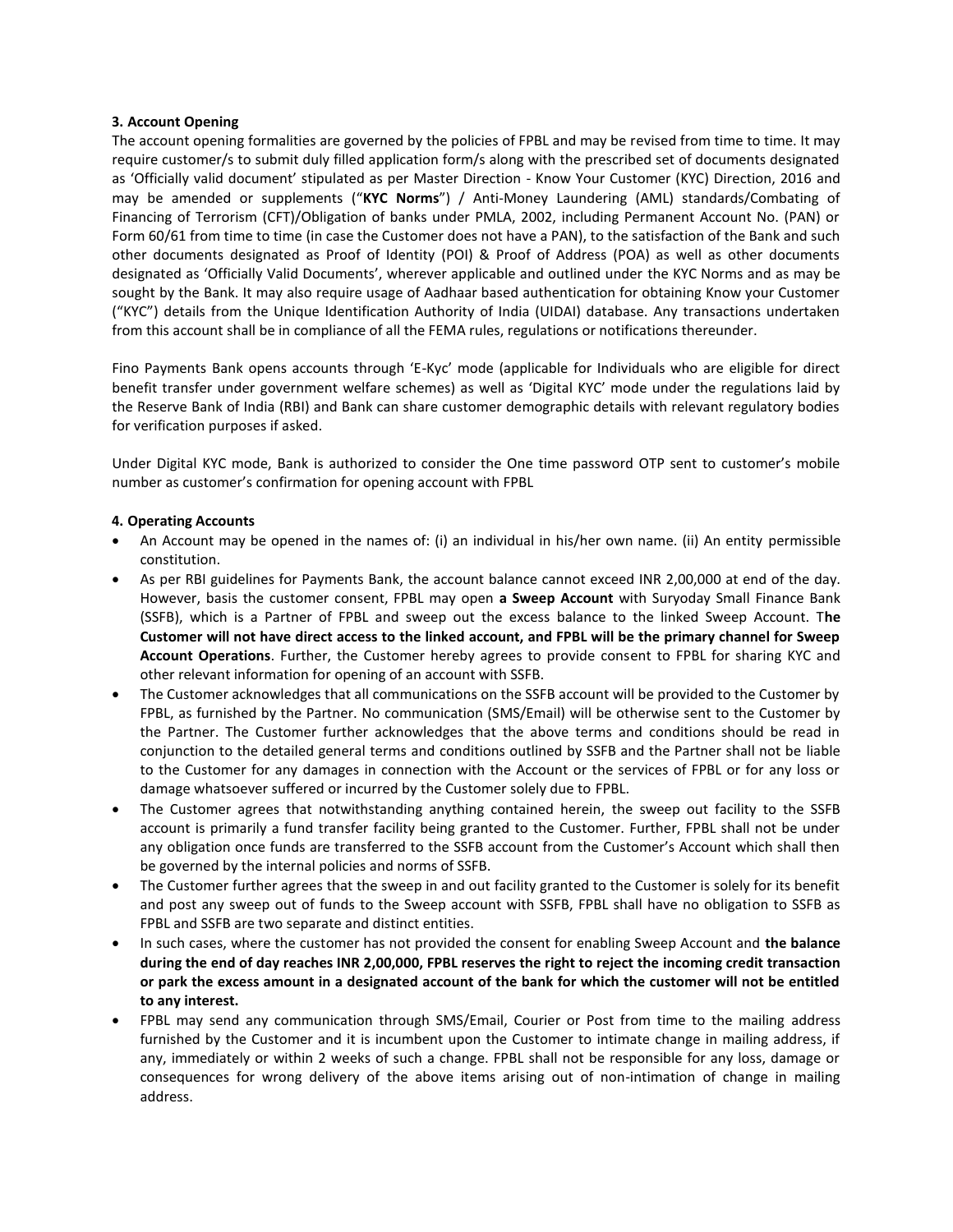- The Customer is/are expected to examine the entries in the Account statement on receipt, and draw the attention of FPBL within **15 days** to any errors or omissions that might be discovered else it would be deemed as correct. FPBL does not accept any responsibility for any loss arising out of failure on the part of the Customer to carry out examination of entries in the statement and to point out such error and/or omission within one month from the date of the statement. The Customer shall open the Account with a minimum balance as prescribed by FPBL. The Customer shall be responsible for maintaining a minimum Monthly Average Balance ("MAB") during a month, as applicable to the account variant and prescribed by FPBL from time to time. Failure to maintain the prescribed MAB may attract applicable service charges and such charges may be deducted by FPBL from the Customer's Account.
- The Customers are expected to provide PAN No. or Form 60/61 or any other document as may be prescribed by tax authorities from time to time for opening the Account, acceptance of cash deposits etc. in accordance with the provisions of Rule 114B to 114D of the Income Tax Rules, 1962 and compliance thereof. FPBL will not be responsible for any direct or indirect loss or levy of tax under Income Tax Rules on account of noncompliance or non-submission of these documents by the Bank's customer.
- The primary mobile number provided by the customer will be used as the registered mobile number for all services being provided by bank which are contingent on the mobile number such as Mobile banking, OTPs, alerts and any other such service provided by FPBL from time to time.
- A customer is not allowed to open more than one account under the same product code.
- If the Customer opts for any of third party products facilitated by FPB/offered by any third party partner in tieup with FPB viz. Insurance Products, Mutual Funds, Loan Products etc., customer undertakes to provide his/her consent to FPB for sharing requisite customer related information with the third party service provider as per Reserve Bank of India Master Circular in customer service in Banks dated July 01,2015 under customer confidentiality obligations **or those to be issued/modified by RBI from time to time**. Customer also agrees to abide by the terms & conditions laid down by such third party service providers. FPBL would be offering/distributing insurance products as a Corporate Agent and in event of servicing of the policy or claim settlement, the customer has the option to approach the third party directly or FPBL can assist them in servicing the request or claim. The role of FPBL would be to process the request or claim as per standard operating procedures laid down by the third party partner and the liability of the settlement of the request or claim lies with the third party partner. The customer shall not hold FPBL for rejection or any depreciation in the claim by the third party insurance company. FPBL shall be guided by the regulatory guidelines issued by IRDAI with respect to the responsibilities to a customer as a corporate agent.
- The Customer agrees that all funds lying in its Account shall be withdrawn/utilized for only lawful activities as permitted under the applicable laws and such utilization shall at no time be against public policy.
- For Current accounts which are opened in Proprietor capacity with Fino Payments Bank, their sweep account will be opened in individual capacity with Partner Bank (Individual account will be in the name of Proprietor of the entity).
- Interest Rates applicable on balances maintained in Sweep Account with Partner Bank
	- o For Current accounts: No interest will be offered on the balances
	- o For Savings Account: Rate of interest applicable on the available balance will be as per the rate of interest policy of partner Bank. Rates are subject to change from time to time at the sole discretion of Partner Bank (Suryoday Small Finance Bank Ltd.)

## **5. Know Your Customer**

As per the KYC Norms / Anti Money Laundering ("AML") / Combating of Financing Terrorism ("CFT") issued under Prevention of Money Laundering Act, 2002 and as amended and supplemented from time to time, the banks are required to collect and update from time to time, the KYC and other relevant profile information of its customers. Accordingly, the Bank shall request its customers to provide appropriate information/and or documents (including latest photograph/s, identity proof, address proof, profile details of account holder/s, authorized signatories, mandate holders, beneficial owners, etc.) in accordance with the Guidelines to ensure that any changes/updates in the KYC/profile information of the customers are duly updated in the records of the Bank. The Bank in compliance with the Guidelines may make use of communication channels which shall include but not be limited to letters, bank statements, ATM/internet banking, etc. The bank shall enable various channels through which such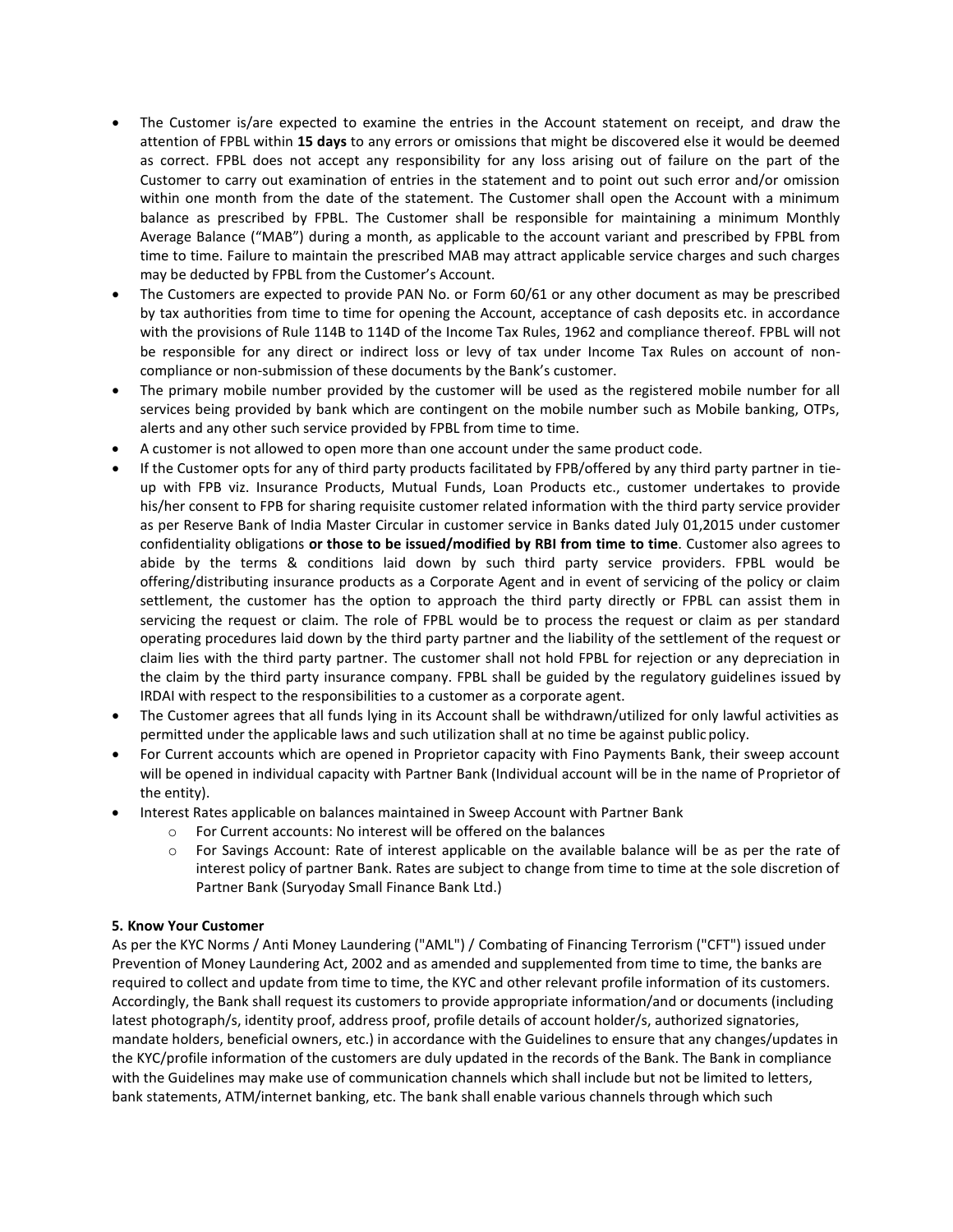information can be submitted to facilitate and ease this process for the customers. In line with the Guidelines, failure to provide these documents/ information within stipulated timelines or submission of wrong, incomplete or false documents/information sought may result in the account/s being closed/ blocked for debit and/or credit transactions." Customers are also required to comply with periodical updation of KYC as per the prevalent regulatory requirements.

## **6. FATCA:**

FATCA stands for the Foreign Account Tax Compliance Act. FATCA is a United States ("US") legislation that primarily aims to prevent tax evasion by US taxpayers by using non-US financial institutions and offshore investment instruments. As such the customer is required to submit a self-declaration on the format provided by FPBL in compliance with FATCA as part of account opening process

## **7. Cheque Book**

FPBL reserves the right to decide whether cheque book can be provided as an instrument to the customer or not. Presently, Cheque Book facility is not available to Customers.

### **8. Safe Keep of Debit Card, Passwords and Cheque Book**

The Customer shall be solely responsible for the safe-keeping and the confidentiality of the statements of account, cheque books, user ID and passwords/Mobile PIN relating to internet banking and mobile banking, and such other items relevant or pertaining to the Account. Bank will not be responsible for any direct/indirect loss if sustained by the customer on account of his/her sharing of debit card, password, MPIN, cheque book, etc.

### **9. One Time Password (OTP):**

- Bank may send the Customer a password/ code/ OTP collectively, ('Password') on his/ her registered mobile phone number, as a method of confirming the identity of the Customer and/ or for enabling the Customer to make/ complete transactions with the Bank by using aforementioned Password, (including signing/ accepting/ authenticating any document, as applicable, and such a transaction shall be binding on the Customer).
- The customer agrees to use the OTP facility for financial and non-financial transactions offered by the Bank from time to time. The customer agrees to share OTP to the Bank's representative in case of assisted mode of transactions. The Bank takes no responsibility whatsoever in case of failure on behalf of the Customer to correctly enter the OTP by the Bank's representative. Furthermore, the Bank is not responsible in cases of negligence on the part of the Customer to safeguard the Password, or in case of any misuse/ interception of the Password by any unauthorized party. The Customer will keep the OTP confidential and will not disclose these to any other person in case of self-initiated transactions through self-assisted mode. The Customer is to also make certain that any OTP sent by the Bank for a particular financial/ nonfinancial transaction, is used for that transaction only (as authorized by the Customer).
- The Bank reserves the right to reject a Customer's request for performing transactions based on OTP without assigning any reasons.
- It shall be the Bank's endeavor to give a reasonable notice for withdrawal or termination of the facility, but the Bank may at its discretion withdraw temporarily or terminate the facility, either wholly or partially, anytime without giving prior notice to the Customer. The facility may be suspended for any maintenance or repair work for any breakdown in the Hardware/ Software of the Bank, any emergency or security reasons without prior notice and the bank shall not be responsible if such an action has to be taken for reasons of security or emergency.
- The customer also irrevocably authorizes the Bank to debit the Accounts for all transactions/ services undertaken by using OTP.
- The customer agrees that he/ she is aware and accepts that the Bank will enable him/ her to transact using OTP and will be deemed as bonafide transaction.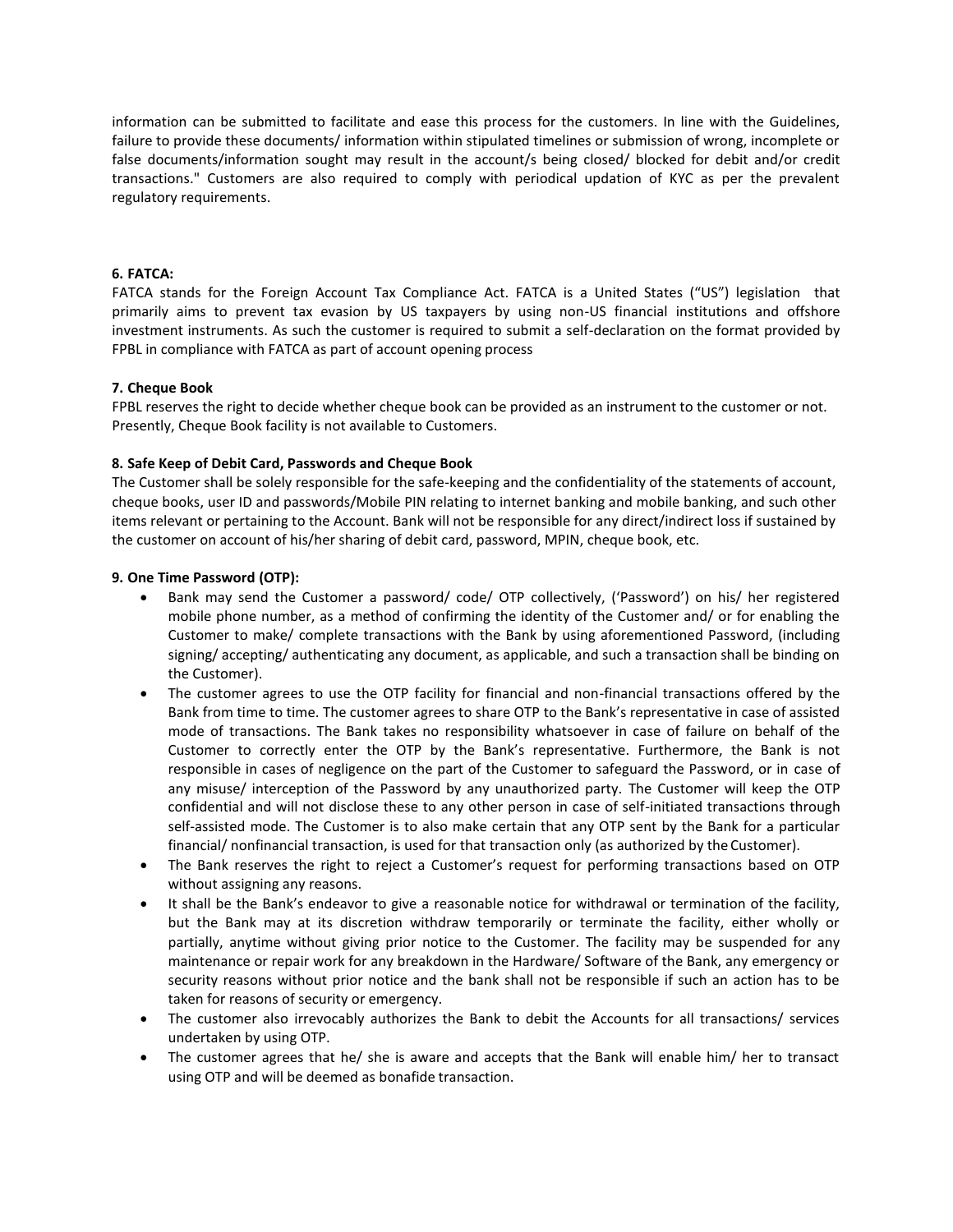- The customer agrees that the transactions originated using the OTP on mobile phones are non-retractable as these are instantaneous/ real time. The customer also agrees to use the facility on mobile phone properly and undertakes to use the Facility only through mobile phone number which has been used to register for the Services offered by the Bank.
- The Customer shall be required to acquaint himself/ herself with the process for using the Facility/ Services and that he/ she shall be responsible for any error made while using the Facility/ Services.
- The instructions of the Customer shall be effected after authentication under his/ her OTP
- The transactional details will be recorded by the Bank and these records will be regarded as conclusive proof of the authenticity and accuracy of transactions.
- It is the responsibility of the Customer to provide correct information to the Bank through the use of the Facility or any other method. In case of any discrepancy in this information, the Customer understands that the Bank will not be in any way responsible for action taken based on the information. The Bank will endeavor to correct the error promptly wherever possible on a best effort basis, if the customer reports such error in information.
- It will be the responsibility of the Customer to notify the Bank immediately if Customer suspect the misuse of the OTP. Customer will also immediately initiate the necessary steps to change his/ her mobile number from the respective account at the Bank.
- The Customer accepts that any valid transaction originating from the OTP generated/ forwarded at registered mobile phone number shall be assumed to have been initiated by the Customer and any transaction authorized by usage of the OTP is duly and legally authorized by the Customer.
- The Customer shall keep himself/ herself updated with regard to any information/ modification relating to the services offered under the Facility which would be publicized on the Bank's websites and at the branches and would be responsible for taking note of / compliance of such information/ modifications in making use of the Facility.
- The Customer shall be solely liable for all loss or breach of the Terms and Conditions contained herein or contributed or caused the loss by negligent actions or a failure to advise the Bank within a reasonable time about any unauthorized access in the account.
- The Customer shall be liable and responsible for all legal compliance and adherence of all commercial terms and conditions in respect of the mobile connection/ SIM card/ mobile phone through which the facility is availed and the Bank does not accept/ acknowledge any responsibility in this regard.
- The Customer understands that the Bank will try, to the best of its ability and effort, to provide accurate information. The Bank assumes no responsibility in case of any failure in the transaction on account of any problem with the Customer's mobile network or any other issue in the device or the SIM card of the Customer, as these are factors over which the Bank has no control.
- The Customer is required to keep his/ her mobile phone and SIM card active, safe and in his/ her possession at all times. In case of any loss or theft of the device and/ or SIM card, the Customer must immediately de-register or block the lost/ stolen device and/ or SIM card with the concerned service provider. The Customer must inform the Bank of such a loss or theft at the earliest and request to delink or deregister his/ her mobile number from his/ her account, following the procedure prescribed by the bank. The Customer shall remain accountable for all the transactions on the designated account made prior to confirmation of any such delinking/ deregistration request to the Bank. The Bank is not responsible for any unauthorized use of the phone or SIM card as a result of loss or theft. The Customer is responsible for the mobile phone and the data therein, as well as keeping the Passwords and usage thereof, confidential at all times, and shall ensure that neither device nor data is shared with another party under any circumstances (either deliberately or accidentally). The Customer may not record any sensitive information related to his account with the Bank, in any form that would be intelligible or otherwise accessible to any third party, if access is gained to such a record, whether legally or illegally. The Customer shall not duplicate the data in the mobile phone or save such data in any way or form, except for purposes as permitted or required by the Bank and in accordance with applicable law.
- The Customer will be responsible for all transactions, including unauthorized /erroneous/ wrong/ incorrect/mistaken/false transactions made through the use of his/ her mobile phone and/or mobile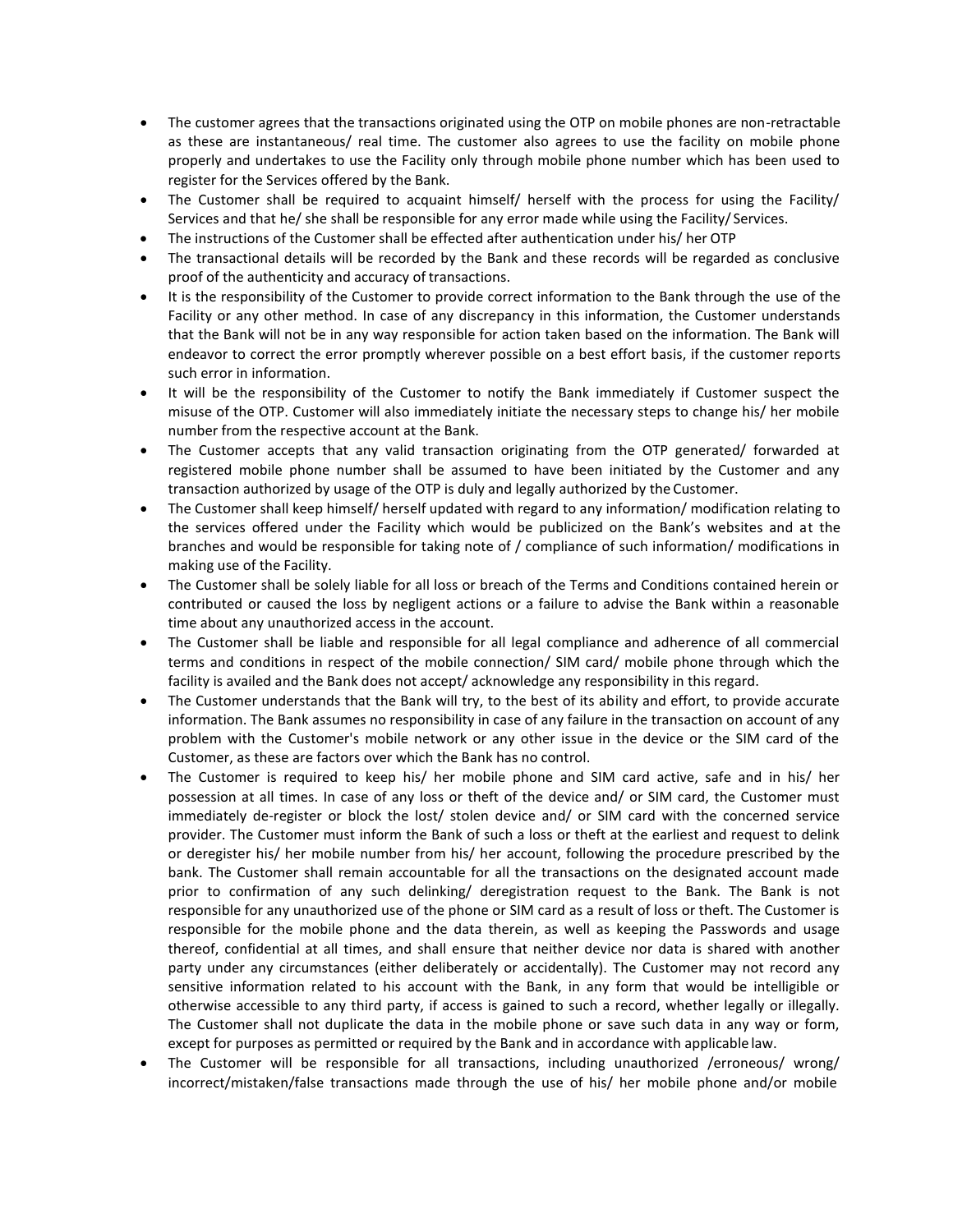number regardless of whether such transactions are in fact entered into or authorized by him/ her. The Customer will be responsible for the loss/damage, if any suffered in respect of all such transactions.

### **Disclaimer:**

- The Bank, when acting in good faith, shall be absolved of any liability in case: The Bank is unable to receive or execute any of the requests from the Customer or there is loss of information during processing or transmission or any unauthorized access by any other person or breach of confidentiality or due to reasons beyond the control of the Bank. There is any kind of loss, direct or indirect, incurred by the Customer or any other person due to any failure or lapse in the Facility which are beyond the control of the Bank. There is any failure or delay in transmitting of information or there is any error or inaccuracy of information or any other consequence arising from any cause beyond the control of the Bank which may include technology failure, mechanical breakdown, power disruption, etc There is any lapse or failure on the part of the service providers or any third party affecting the said Facility and that the Bank makes no warranty as to the quality of the service provided by any such provider.
- The Bank, its employees or agent, shall not be liable for and in respect of any loss or damage whether direct, indirect or consequential, including but not limited to loss of revenue, profit, business, contracts, anticipated savings or goodwill, loss of use or value of any equipment including software, whether foreseeable or not, suffered by the Customer or any person howsoever arising from or relating to any delay, interruption, suspension, resolution or error of the Bank in receiving and processing the request and in formulating and returning responses or any failure, delay, interruption, suspension, restriction, or error in transmission of any information or message to and from the telecommunication equipment of the Customer and the network of any service provider and the Bank's system or any breakdown, interruption, suspension or failure of the telecommunication equipment of the Customer, the Bank's system or the network of any service provider and/or any third party who provides such services as is necessary to provide the Facility.
- The Bank will not be responsible if OTP is not generated/forwarded on the mobile handset/ mobile number of the customer.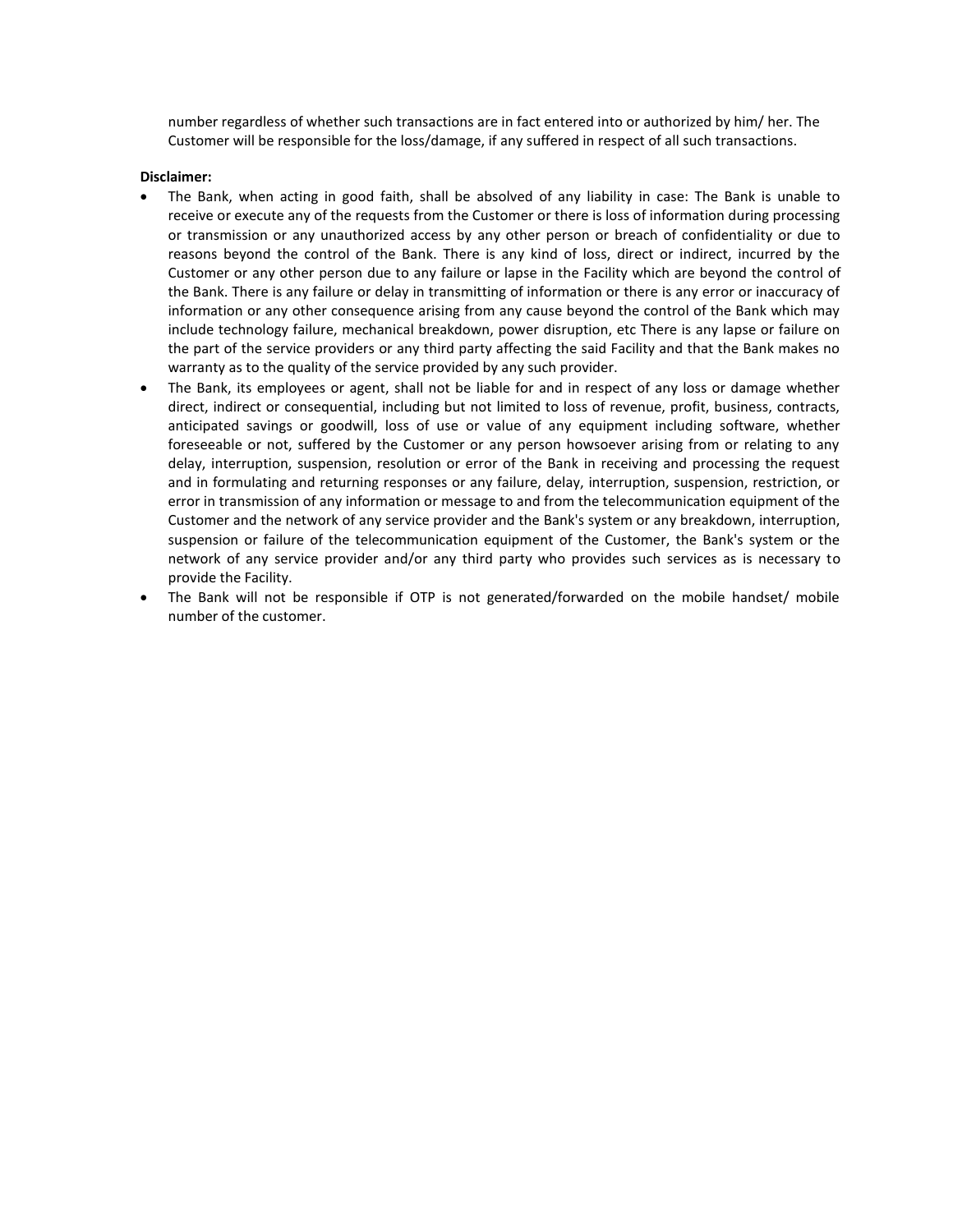• **Disclaimer on the Information Technology Act, 2000: The Bank has adopted the mode of authentication of the transaction by means of OTP and/ or through verification of password or through any other mode of verification as may be stipulated at the discretion of the Bank. The user hereby agrees/ consents for the mode of verification adopted by the Bank. The user agrees that the transactions carried out or put through by the aforesaid mode shall be valid, binding and enforceable against the User and shall not be entitled to raise any dispute questioning the transactions.**

### **10. National Electronic Funds Transfer (NEFT)/ Real Time Gross Settlement (RTGS)**

### **Definitions**

- "Beneficiary" means the person designated as such, and to whose account payment is directed to be made in a Payment Instruction.
- "Beneficiary Bank" means the branch of the bank identified in a Payment Instruction where Customer maintains an account.
- "Customer" means a person who either maintains a Current / Savings Account or has expressed his irrevocable consent for the following terms and conditions."Bank" means FPBL
- "Fund Transfer Facility" means the External Funds Transfer Facility through the RBI NEFT / RTGS System.

• "Payment Instruction" means an unconditional instruction issued by a Customer transmitted electronically to the Bank to effect a funds transfer for a certain sum of money expressed in Indian rupees, to the designated account of a designated beneficiary by debiting the account maintained with the Bank.

• "Security Procedure" means a procedure established between the Bank and the Customer for the purpose of verifying that the Payment Instruction or communication amending or cancelling a Payment Instruction transmitted electronically is that of the Customer or for detecting error in the transmission for the content of the Payment Instruction or communication. A security procedure may require the use of algorithms or other codes, identifying words or numbers, encryption, call back procedures, or similar security devices.

• Words or expressions used in these terms and conditions, but not specifically defined herein shall have the respective meanings assigned to them in the regulations specified by RBI governing NEFT and / or RBI RTGS Business Operating Guidelines, 2004 or as revised from time to time and/or the General Business Conditions.

### **Scope**

• These terms and conditions shall govern every fund transfer order issued by the Customer during the period of validity of these terms and conditions.

• This Agreement shall be in addition to and not in derogation of the rules and regulations formulated by RBI governing the fund transfer facilities and the General Business Conditions or such other terms and conditions as may be introduced by the Bank from time to time. The Customer has gone through the above mentioned regulations and the General Business Conditions of the Bank and agrees that the rights and obligations provided therein in so far as it relates to the originator shall be binding on him / it in regard to every fund transfer order issued by him/it for execution in the NEFT / RTGS System.

• The Customer understands and agrees that nothing in these terms and conditions shall be construed as creating any contractual or other rights against the Reserve Bank or any participant in the NEFT / RTGS System other than the Bank.

## **Commencement and Termination**

- These terms and conditions shall come into force as soon as a Security Procedure is established by mutual agreement between the Bank and the Customer.
- These terms and conditions shall remain valid until it is replaced by other terms and conditions or terminated by either party or the account is closed whichever is earlier.
- The Bank may terminate this arrangement by giving one month's notice (public or private) in writing to the other party. Notwithstanding the termination, the parties shall be bound by all transactions between them in regard to fund transfer Facility availed of by the Customer, prior to such termination.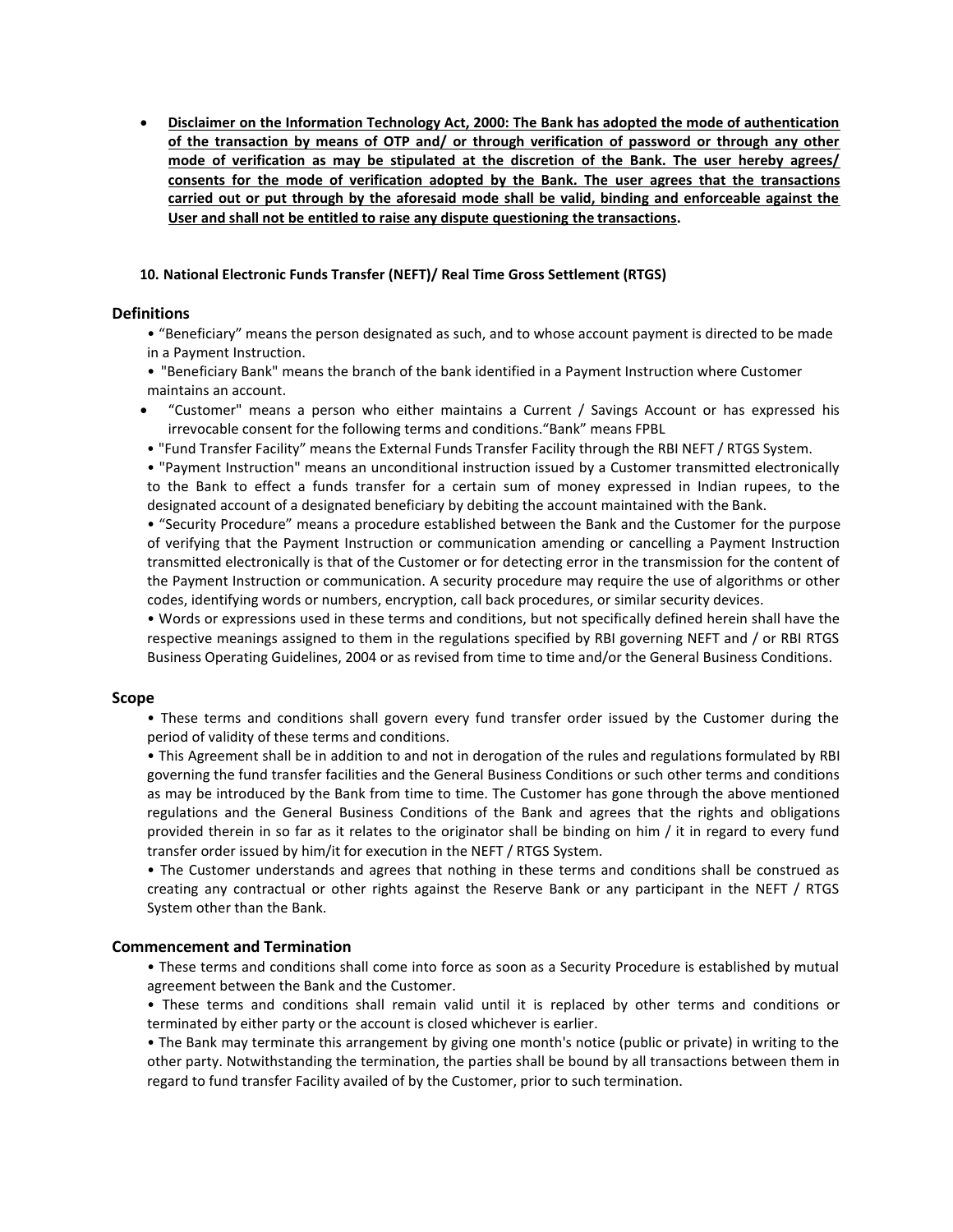## **Security Procedure**

- For the purpose of these terms and conditions, the Bank may offer one or more or a combination of one or more security device.
- A Security Procedure once established shall remain valid until it is changed by mutual agreement.

# **Rights and obligations of the Customer**

- The Customer shall be entitled, subject to other terms and conditions in the regulations and these terms and conditions, to issue fund transfer orders for execution by the Bank. Funds transfer instruction shall be issued by the customer in a manner prescribed by the participant bank.
- The Customer shall be responsible for the accuracy of the particulars given in the fund transfer order issued by him and shall be liable to compensate the Bank for any loss arising on account of any error in his fund transfer order.
- The Customer shall be bound by any fund transfer payment order executed by the Bank if the Bank had executed the payment order in good faith and in compliance with the Security Procedure. Provided that the Customer shall not be bound by any fund transfer order executed by the Bank if he proves that the payment order was not issued by him and that it was caused either by negligence or a fraudulent act of any employee of the Bank.
- The Customer shall ensure availability of funds in his account properly applicable to the payment order before the execution of the payment order by the Bank. Where however, the Bank executes the payment order without properly applicable funds being available in the Customer's account the Customer shall be bound to pay to the Bank the amount debited to his account for which fund transfer was executed by the Bank pursuant to his payment order, together with the charges including interest payable to the Bank.
- For purposes of effecting the fund transfer, the Customer shall provide the Bank all the information as required i.e. beneficiary's name, beneficiary's account number, relevant branch of the bank or place where the account to be credited is maintained, the IFSC code of the beneficiary branch. In the absence of the above mentioned details, the Bank shall not be liable to affect the fund transfer order.
- The Bank shall endeavor to maintain an updated list of NEFT / RTGS enabled branch IFSC codes, however before transferring funds, the onus will lie on the Customer to ensure that the IFSC code of the participating branch is correct for the concerned participatory.
- The Customer hereby authorizes the Bank to debit from his account any liability incurred by him to the Bank for execution by the Bank of any payment order issued by him.
- Customer agrees that the payment order shall be irrevocable after it has been executed by the Bank.
- Customer agrees that the Bank is not bound by any notice of revocation unless it is in compliance with the Security Procedure.
- Customer agrees that he shall not be entitled to make any claim against any party in the RBI NEFT / RTGS System.
- Customer agrees that in the event of any loss on account of failure or delay in the completion of the funds transfer or error in the execution of the funds transfer pursuant to a fund transfer payment order, the Bank's liability shall be limited to the extent of payment of interest at the rate determined by the Bank for any period of delay in the case of delayed payment and refund of the amount together with interest at such rate up to the date of refund, in the event of loss on account of error, negligence or fraud on the part of any employee of the Bank. The Bank shall have no liability in case of failed transactions and the Customer shall have the responsibility to reinitiate the transaction.
- The Customer agrees and acknowledges that FPBL at no time, unless mandated under any applicable law, shall be liable for any losses incurred due to any banking fraud which was beyond its reasonable control and in the event its Account was hacked by any one thereby resulting in funds being transferred from its Account as FPBL uses commercially reasonable' security
- Customer agrees that no special circumstances shall attach to any payment order executed under the fund transfer Facility under this Agreement and under no circumstances customer shall be entitled to claim any compensation in excess of that which is provided in clause (a) above, for any breach of contract or otherwise.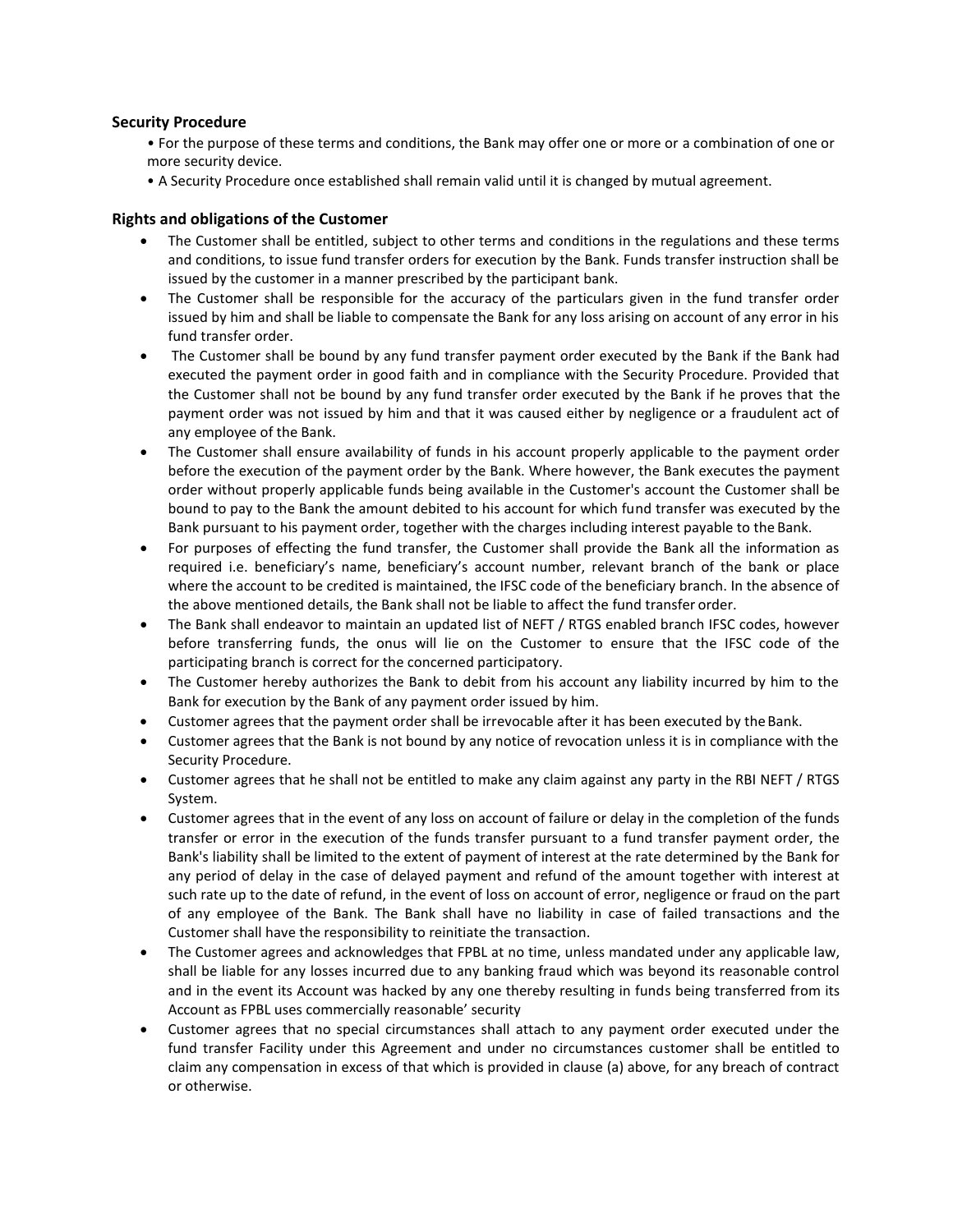- The Customer agrees that FPBL, except as required under any applicable law, is under no obligation to insure any funds lying in the Customer's Account.
- Customer may approach the Banking Ombudsman for grievance redressal if no response is given by the Bank even after one month of lodging the complaint with the Bank or if the customer is not satisfied with the redressal of complaint provided by the bank
- The Bank shall execute a fund transfer order issued by the Customer duly authenticated by him as verified by the Security Procedure, unless: the funds available in the account of the Customer are not adequate or properly applicable to comply with the payment order and the Customer has not made any other arrangement to meet the payment obligation, the payment order is incomplete or it is not issued in the agreed form, the payment order is attached with notice of any special circumstances, the Bank has reason to believe that the payment order is issued to carry out an unlawful transaction, the payment order cannot be executed under the RBI NEFT / RTGS System due to cut off time regulations and RBI holidays
- No fund transfer order issued by the Customer shall be binding on the Bank until the Bank has accepted it.
- The Bank shall, upon execution of every fund transfer order executed by it, be entitled to debit the designated account of the Customer, the amount of the funds transferred together with charges payable thereon, whether or not the account has sufficient balance.
- NEFT credits to the beneficiaries account number may be expected on the same date if the NEFT Payment Instruction is given from 8:00 am to 6:30 pm from Monday to Saturday. The NEFT facility is not available on Sundays, second and fourth Saturdays and National Public holidays. The Bank shall endeavor to dispatch the fund transfer instruction to RBI on the same day, when received before the cut-off hours else on the next working day. However, the Bank does not guarantee the same or be responsible for any delays caused on account of factors beyond the reasonable control of the Bank. If the customer schedules an NEFT transaction on a bank holiday, then his funds will be debited the same day and will be dispatched to RBI the next working day.
- RTGS credits to the beneficiaries account number should ideally reflect on the date of the transaction itself. However, the Bank does not guarantee the same or be responsible for any delays caused on account of factors beyond the reasonable control of the Bank. If the customer schedules a transaction on a bank holiday, then his payment will be executed and affected only the next working day. If the customer initiates an RTGS transfer to a beneficiary bank branch which has a bank holiday then the credit will reflect in the beneficiary's account only on the next working day of the beneficiary bank. The RTGS service window for Customer's transactions is available from 8:00 am to 4:00 pm from Monday to Saturdays on Online Banking platform and 8:00 am to 3:30 pm from Monday to Saturdays in the Branch for settlement at the RBI end. However, the timings that the banks follow may vary depending on the customer timings of the bank branches. The RTGS facility is not available on Sundays, second and fourth Saturdays and National Public holidays.
- The Bank shall issue to the Customer a duly authenticated record of the transaction after completion of the funds transfer and also issue at the end of each month, a statement of account. The Customer shall, within a period of two days from the date of receipt of the record of transaction or as the case may be, within the period of ten days from the date of receipt of the monthly statement report to the Bank any discrepancy in the execution of the payment order. The Customer agrees that he shall not be entitled to dispute the correctness of the execution of the payment order or the amount debited to his account if he fails to report the discrepancy within the said period days.
- The Bank shall assume no responsibility for: Fund transfer transactions carried out in good faith relying on the Customer's instructions; Not carrying out fund transfer transactions where the Bank has reason to believe in its sole discretion that the instructions are not genuine or are otherwise unclear, improper, vague, or doubtful;
- Failed fund transfer transactions due to any reason whatsoever including any reasons attributable to RBI or any other third party involved in the process; and
- For any loss or damage incurred or suffered by the Customer for any error, defect, failure or interruption of Fund Transfer service or consequences arising out of delayed payments.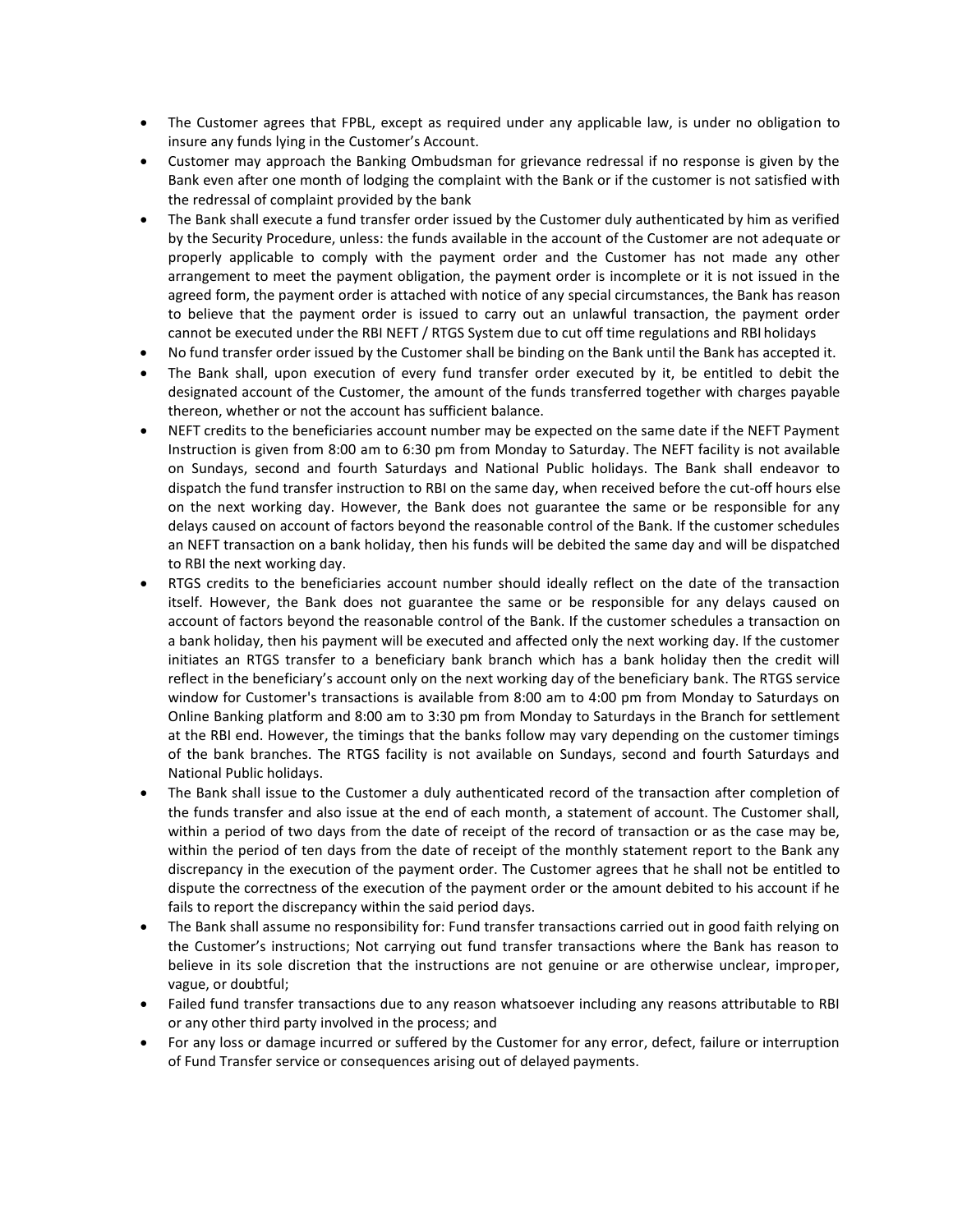• The Bank reserves the right not to accept a fund transfer request without assigning any reason thereof. In consideration of the Bank agreeing to extend to the Customer the said fund transfer facility, the Customer hereby irrevocably agrees to the terms and conditions mentioned above.

## **11. IMMEDIATE PAYMENT SERVICE:**

Immediate Payment Service (IMPS) from FPBL is an instant inter-bank electronic fund transfer service available 24x7, throughout the year including Sundays and any bank holiday.

## **Definitions:**

- "Bank" means "FINO Payment Bank"
- "Customer", "I", "We", "me", "my", "our" or "us" means the person named here in availing the IMPS facility and shall include both singular and plural.
- "IMPS Facility" means the Immediate Payment service Funds Transfer facility through NPCIsystem.
- "Mobile Number" means Mobile Number of the customer registered in the records of the Bank and enabled to receive transaction alerts for his/her account.
- "NPCI" means " National Payment Corporation of India"
- "Security Procedure" means a procedure established between the Bank and the customer for the purpose of verifying that the payment order or communication amending or cancelling a payment order transmitted electronically is that of the customer or for detecting error in the transmission for the content of the payment order or communication. A security procedure may require the use of algorithms or other codes, encryption, call back procedures or similar security devices.

## **Scope of the terms & conditions: -**

- These terms and conditions shall govern every payment order issued by the customer under the IMPS facility.
- The customer understands and acknowledges that nothing contained herein shall be construed as creating any contractual or other rights against NPCI and the Reserve Bank of India (RBI) except the Bank.
- These Terms & Conditions shall be in addition to and not in derogation of the NPCI IMPS Regulations, 2014 with subsequent additions/ modifications read with the RBI guidelines. The customer agrees that the rights and obligations provided therein in so far as it relates to the originator shall be binding on him/it regard to every payment order issued by him/it for execution in the IMPS Facility.

## **Commencement and Termination: -**

- These Terms & Conditions shall come into force as soon as a request for transfer payment through IMPS is made by the customer and/or as soon as a security procedure is established by mutual agreement between the Bank and the Customer.
- These terms and conditions and any modifications thereto shall remain valid and binding on the customer as and when and on each occasion the customer opts to make a transfer payment using the IMPS facility. The Bank can withdraw the IMPS facility by giving reasonable notice.

# **Rights and obligations of the Customer: -**

- The customer shall be entitled, subject to other terms and conditions herein and the NPCI Regulations, to issue payment order for execution by the Bank.
- Payment order shall be issued by the customer in the form complete in all particulars. The customer shall be responsible for the accuracy of the particulars given in the payment order issued by him and shall be liable to compensate the bank for any loss arising on account of any error in his payment order.
- The customer shall be bound by any payment order executed by the Bank if the Bank has executed the payment order in good faith and in compliance with the security procedure.
- The customer shall ensure availability of funds in his account properly applicable to the payment order before the execution of the payment order by the Bank. Where however, the Bank executes the payment order without properly applicable funds being available in the customer's account, the customer shall be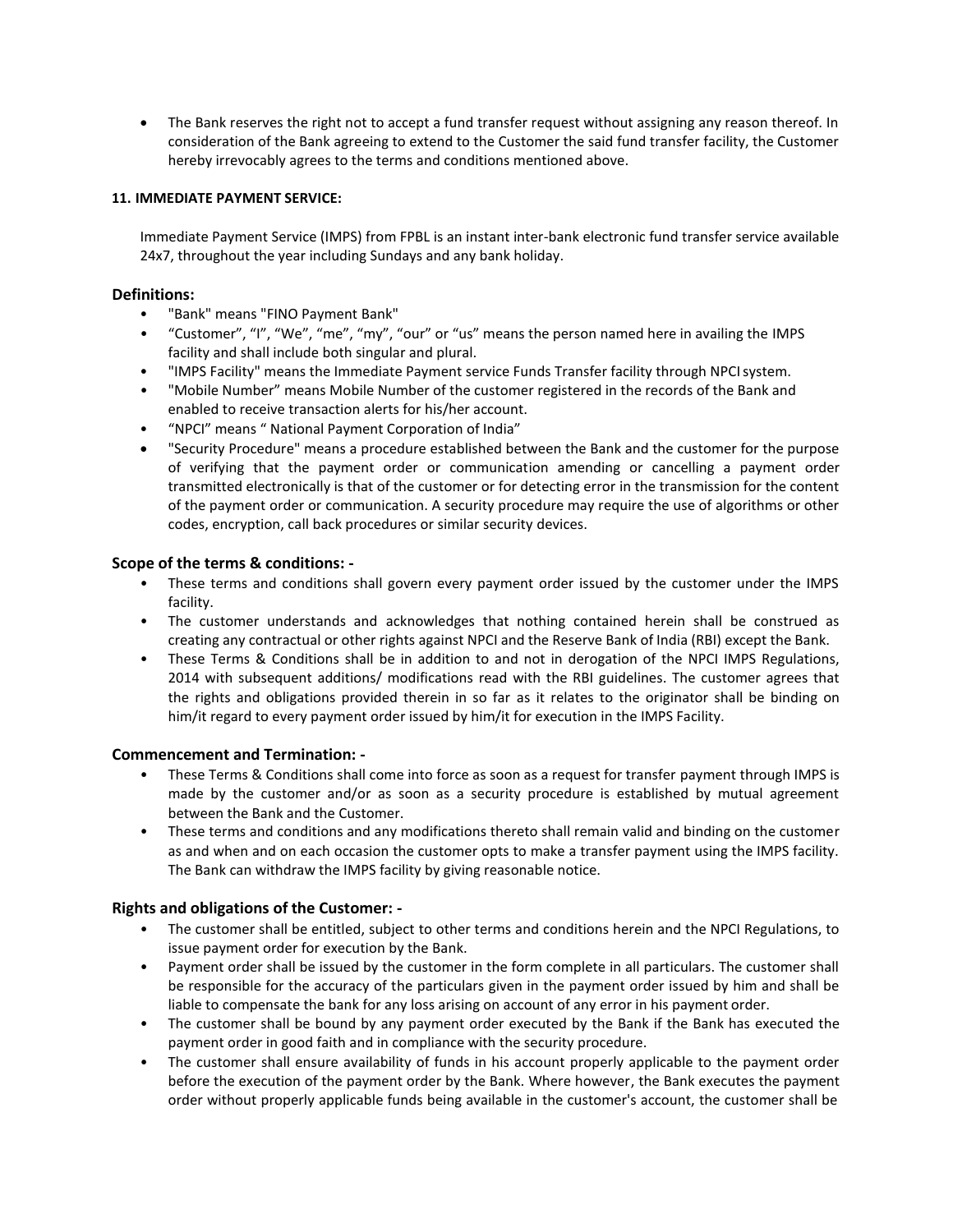bound to pay to the Bank the amount debited to his account for which an IMPS was executed by the Bank pursuant to his payment order together with the charges including interest payable to the Bank.

- The customer hereby authorizes the Bank to debit to his account for any liability incurred by him to the Bank for execution by the Bank of any payment order issued by him.
- Customer agrees that the payment order shall become irrevocable when it is executed by the Bank.
- Customer agrees that he shall not be entitled to make any claim against any party in the NPCI System except the Bank.
- Customer agrees that in the event of any delay, for any reason whatsoever but excluding reasons beyond its control and/ or reasons which can be attributed to Acts of God, in the completion of the Funds Transfer or any loss on account of error in the execution of the Funds Transfer pursuant to a payment order, the Bank's liability shall be limited to the extent of payment of interest at the Bank rate for any period of such delay and refund of the amount together with interest at the
- Bank rate up to the date of refund in the event of loss on account of error, negligence or fraud on the part of any employee of the Bank..
- Customer agrees that no special circumstances shall attach to any payment order executed under the IMPS facility and under no circumstance customer shall be entitled to claim any compensation in excess of that which is provided above, for any breach of contract or otherwise.

## **Rights and obligations of the bank: -**

- The Bank shall execute a payment order issued by the customer duly authenticated by him as verified by the security procedure, unless: -
- The funds available in the account of the customer are not adequate or properly applicable to comply with the payment order and the customer has not made any other arrangement to meet the payment obligation.
- The payment order is incomplete or it is not issued in the agreed form.
- The payment order is attached with notice of any special circumstances.
- The Bank has reason to believe that the payment order is issued to carry out an unlawful transaction.
- The payment order cannot be executed under the NPCI System.
- No payment order issued by the customer shall be binding on the Bank until the Bank has acceptedit.
- The Bank shall, upon execution of every payment order by it, be entitled to debit the designated account of the customer, the amount of the funds transferred together with charges payable thereon, whether or not the account has sufficient balance.
- The customer agrees that IMPS facility is being availed at the customer's own risks including but not limited to misuse of password, internet fraud, mistakes & errors, technology risks , the customer understands and accepts that the bank shall not be responsible or liable in respect of the said risks.

# **CONDITIONS OF TRANSFER: -**

- The Bank shall not be liable for any loss of damage arising or resulting from delay in transmission delivery or non-delivery of Electronic messages or any mistake, omission, or error in transmission or delivery thereof or in deciphering the message from any cause whatsoever or from its misinterpretation received or any other action beyond its control.
- All payment instructions should be checked carefully by the customer.
- IMPS service is real-time and also available on weekends and public holidays. The beneficiary account is credited instantly. In case the funds are not transferred due to system issues, the TAT for the same is 5 days and for which the customer has to reach his/her respective Bank.
- The charges for sending money would be decided by FPBL from time to time in accordance to guidelines from NPCI.
- IMPS funds transfer can be done using various FPBL channels like Internet/Mobile Banking/BC Agent App Application etc.
- IMPS service is used to transfer funds within INDIA with denominations of INR only.
- The maximum amount that can be transferred by the Customer is amount standing to the credit of the Account subject to the bank/regulatory ceiling of maximum permissible limit.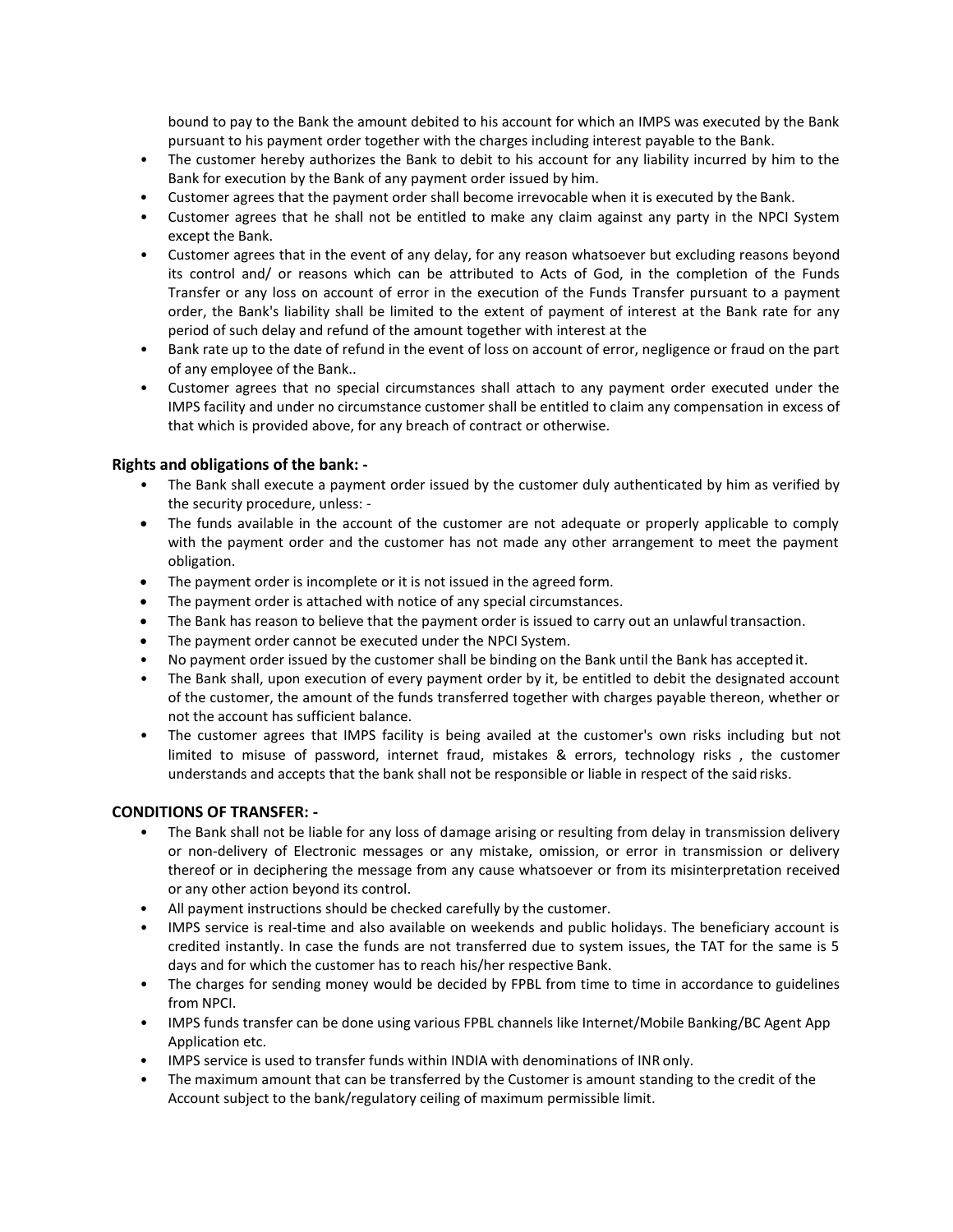## **12. TRANSFER TO VIRTUAL PAYMENT ADDRESS (VPA) USING UNIFIED PAYMENT INTERFACE (UPI)**

Unified Payments Interface (UPI) from FPBL is an instant real-time payment system developed by Nation al Payments Corporation of India facilitating inter-bank transactions based on Virtual Payment Address (VPA).

### **Definitions:**

- "Bank" means "FINO Payment Bank"
- "Customer", "I", "We", "me", "my", "our" or "us" means the person being a Bank account holder, availing the Transfer facility to Virtual Payment Address (VPA) using Unified Payment Interface and shall include both singular and plural.
- "NPCI" means " National Payment Corporation of India"
- "Security Procedure" means a procedure established between the Bank and the Customer for the purpose of verifying that the payment order or communication amending or cancelling a payment order transmitted electronically is that of the Customer or for detecting error in the transmission for the content of the payment order or communication. A Security Procedure may require the use of algorithms or other codes, encryption, call back procedures or similar security devices.
- "Transfer facility to Virtual Payment Address (VPA) using Unified Payment Interface" means the facility available to carry out funds transfer to the Virtual Payment Address of the beneficiary through the NPCI system and the infrastructure set up by NPCI.

## **Scope of the terms & conditions: -**

- These terms and conditions shall govern every payment order issued by the Customer on the Bank platform by utilizing the Transfer facility to Virtual Payment Address (VPA) using Unified Payment Interface.
- The Customer understands and acknowledges that nothing contained herein shall be construed as creating any contractual or other rights against NPCI and the Reserve Bank of India (RBI), except the Bank.
- These Terms & Conditions shall be in addition to and not in derogation of the NPCI UPI Regulations, 2016 as amended or replaced from time to time, read with the RBI guidelines. The Customer agrees that the rights and obligations provided in the NPCI UPI Regulations, 2016 and the applicable RBI guidelines in so far as it relates to the originator shall be binding on the Customer with regard to every payment order issued through the Bank by utilizing the Transfer facility to Virtual Payment Address (VPA) using Unified Payment Interface.

## **Commencement and Termination: -**

- These Terms & Conditions shall come into force as soon as a request for transfer on the Bank platform is made by the Customer by utilizing the Transfer facility to Virtual Payment Address (VPA) using Unified Payment Interface and/or as soon as a Security Procedure is established between the Bank and the Customer.
- These terms and conditions and any modifications thereto shall remain valid and binding on the Customer as and when and on each occasion the Customer opts to make a transfer through the Bank by utilizing the Transfer facility to Virtual Payment Address (VPA) using Unified Payment Interface. The Bank can withdraw the Transfer facility to Virtual Payment Address (VPA) using Unified Payment Interface by giving reasonable notice.

## **Rights and obligations of the Customer: -**

- The Customer shall be entitled, subject to other terms and conditions herein and the NCPI Regulations, to issue payment order for execution by the Bank.
- Payment order shall be issued by the Customer in the form complete in all particulars. The Customer shall be responsible for the accuracy of the particulars given in the payment order and shall be liable to compensate the bank for any loss arising on account of any error in the payment order.
- The Customer shall be bound by any payment order executed by the Bank, if the Bank has executed the payment order in good faith and in compliance with the Security Procedure.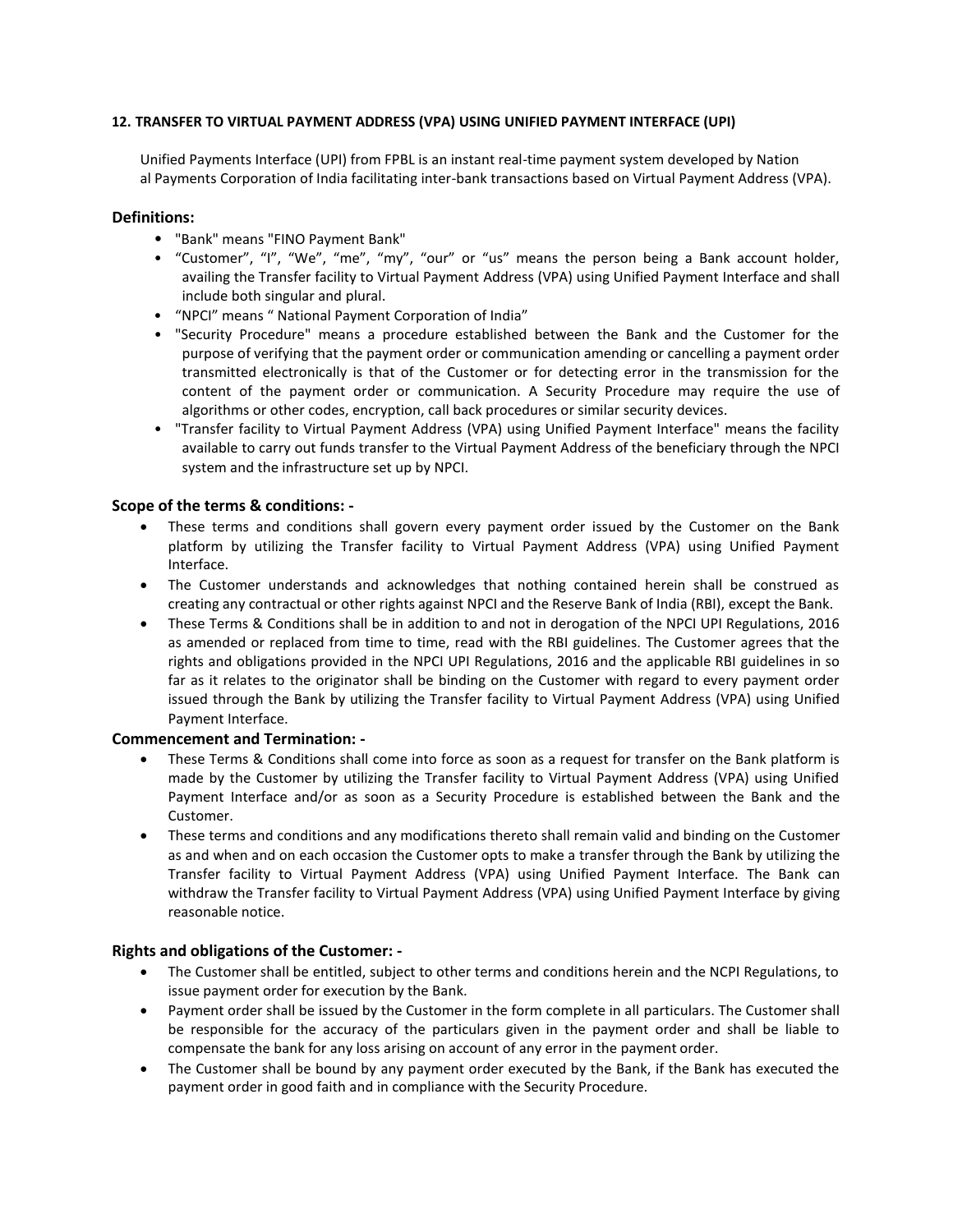- The Customer shall ensure availability of funds in the account properly applicable to the payment order before the execution of the payment order by the Bank. Where however, the Bank executes the payment order without properly applicable funds being available in the Customer's account, the Customer shall be bound to pay to the Bank the amount debited to the account for which a transfer to Virtual Payment Address (VPA) using Unified Payment Interface was executed by the Bank pursuant to the payment order together with the charges including interest payable to the Bank.
- The Customer hereby authorizes the Bank to debit the account for any liability incurred by the Customer to the Bank for execution by the Bank of any payment order issued by the Customer.
- Customer agrees that the payment order shall become irrevocable when it is executed by the Bank.
- Customer agrees that he shall not be entitled to make any claim against any party in the NPCI System except the Bank.
- Customer agrees that in the event of any delay, for any reason whatsoever but excluding reasons beyond its control and/ or reasons which can be attributed to acts of god, in the completion of the funds transfer or any loss on account of error in the execution of the funds transfer pursuant to a payment order, the Bank's liability shall be limited to the extent of payment of interest at the Bank rate for any period of such delay and refund of the amount together with interest at the Bank rate up to the date of refund in the event of loss on account of error, negligence or fraud on the part of any employee of the Bank.
- Customer agrees that no special circumstances shall attach to any payment order executed under the transfer facility to Virtual Payment Address (VPA) using Unified Payment Interface and under no circumstance Customer shall be entitled to claim any compensation in excess of that which is provided in above point, for any breach of contract or otherwise.

## **Rights and obligations of the Bank: -**

- The Bank shall execute a payment order issued by the Customer duly authenticated by the Customer as verified by the Security Procedure, unless: -
- The funds available in the account of the Customer are not adequate or properly applicable to comply with the payment order and the Customer has not made any other arrangement to meet the payment obligation.
- The Bank has reason to believe that the payment order is issued to carry out an unlawful transaction.
- No payment order issued by the Customer shall be binding on the Bank until the Bank has accepted it.
- The Bank shall, upon execution of every payment order by it, be entitled to debit the designated account of the Customer, for the amount of the funds transferred together with charges payable thereon, whether or not the account has sufficient balance.
- The Customer agrees that Transfer facility to Virtual Payment Address (VPA) using Unified Payment Interface is being availed at the Customer's own risks including but not limited to misuse of password, internet fraud, mistakes & errors, technology risks and the Customer understands and accepts that the Bank shall not be responsible or liable in respect of the said risks

# **CONDITIONS OF TRANSFER: -**

- The Bank shall not be liable for any loss of damage arising or resulting from delay in transmission delivery or non-delivery of electronic messages or any mistake, omission, or error in transmission or delivery thereof or in deciphering the message from any cause whatsoever or from its misinterpretation received or any other action beyond its control.
- All payment instructions should be checked carefully by the Customer.
- Transfer facility to Virtual Payment Address (VPA) using Unified Payment Interface is real-time and also available on weekends and public holidays. The beneficiary account is credited instantly. In case the funds are not transferred due to system issues, the resolution time for the same is 15 days and for which the Customer has to contact the Bank.
- The charges for funds transfer to Virtual Payment Address (VPA) using Unified Payment Interface would be decided by the Bank and changes shall be intimated to the Customer from time to time.
- Funds transfer to Virtual Payment Address using UPI service can be done from Branch/Agent Application and FPBL Mobile/Internet Banking.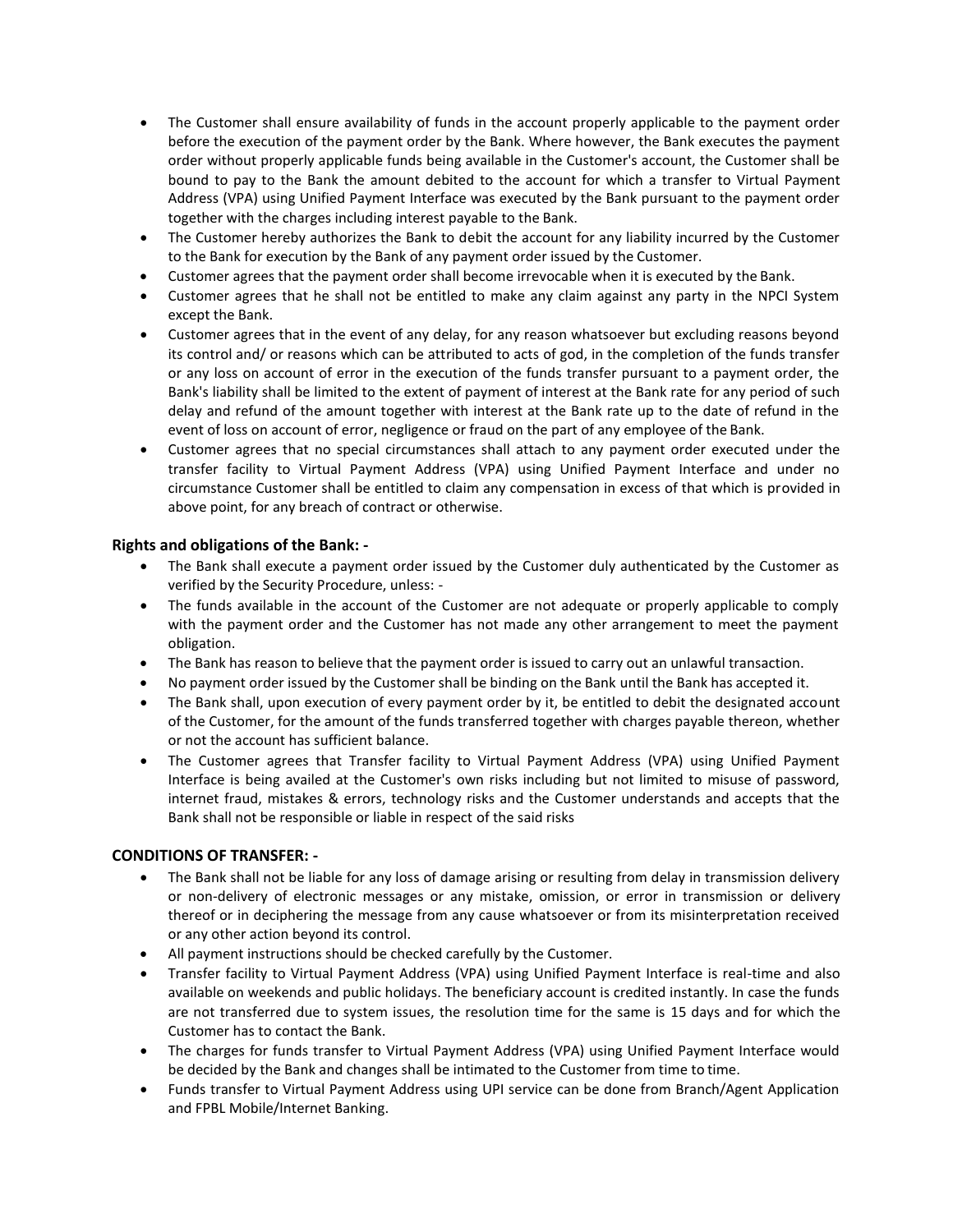- Funds transfer to Virtual Payment Address (VPA) using Unified Payment Interface is available only in Indian rupees and for funds transfer within India.
- The maximum amount that can be transferred by the Customer is amount standing to the credit of the Account subject to the regulatory ceiling of Rs 2 Lakh per transaction/per day. Any transaction more than Rs 2 Lakh will not get processed. Funds transfer to Virtual Payment Address (VPA) using Unified Payment Interface can be done only between banks participating in UPI from NPCI.

## **13. Miscellaneous**

### **Inactive and Dormant Account**

- 1. FPBL may classify an Account as Inactive if there are no Customer-induced transactions for 12 months in the Account and Dormant if there are no Customer-induced transactions for 24 months in the Account, i.e. no Customer-induced transactions for 12 months after the Account has become Inactive.
	- Customer-induced transactions shall mean any credit or debit transactions done by a Customer in the Account through the following modes:
	- Transactions through Cheque
	- Cash or Cheque Deposit
	- Cash Withdrawal
	- Transaction through Internet/Mobile/Phone banking
	- Transaction by EFT
- 2. FPBL may in its sole discretion deny Services and / or transaction in the Account of a Customer, which has been classified as Inactive or Dormant.
- 3. FPB will arrange for transfer of unclaimed deposits with the Bank to RBI after........years without making any reference to the customer. However, customer can get the account activated with the Bank at any point of time without his approaching/making a reference to RBI.

### **Charges / Fees**

Charges in connection with the operation of the Account and the Services would be levied at the rates as prescribed on the Website from time to time. Charges will be debited to the Account at such intervals as per the extant rules of the Bank.

FPBL will also have the right to set-off the service charges, charges for non-maintenance of MAB or any wrong credit or late returns reported by the correspondent bank /counter party by debiting the Account, without requirement of providing further notice or seeking additional consent / authorization. In case of any shortfall in the Account or in the event of closure of the Account, the Customer shall be liable to pay the unrecovered charges, including interest on account of these charges to FPBL, forthwith, without demur or protest. FPBL, at its sole discretion, may levy service charges for the facilities provided by the Bank, in parts subject to maximum limit/s as decided by the Bank from time to time.

The Bank will have right to set-off the amount from any/subsequent credits in the customer's account, if service charges are in arrear, and bank will not be responsible for the loss to the customer on account of alteration in the balances due to such debits.

The Customer agrees and confirms that in the event any of the Services in connection with the Account are or become liable to tax under the applicable laws and regulations, the Customer shall bear all the taxes or duties (by whatever name called) in connection with such Services and FPBL is hereby authorized to deduct any such amount from the Account, without requirement of providing further notice or seeking additional consent / authorization. In the event of occurrence of any of the above events, the Customer shall receive balance amounts as a credit in their account, net of all deductions made as per the terms and conditions hereof. The Customer shall be intimated at the last address provided by the Customer and required to collect all such amounts, from FPBL; in case the Customer does not collect the amounts within the time period stipulated by the Bank in the communication sent to him / her as above, FPBL reserves the right to keep such amounts in a designated office account without any interest being payable on the same.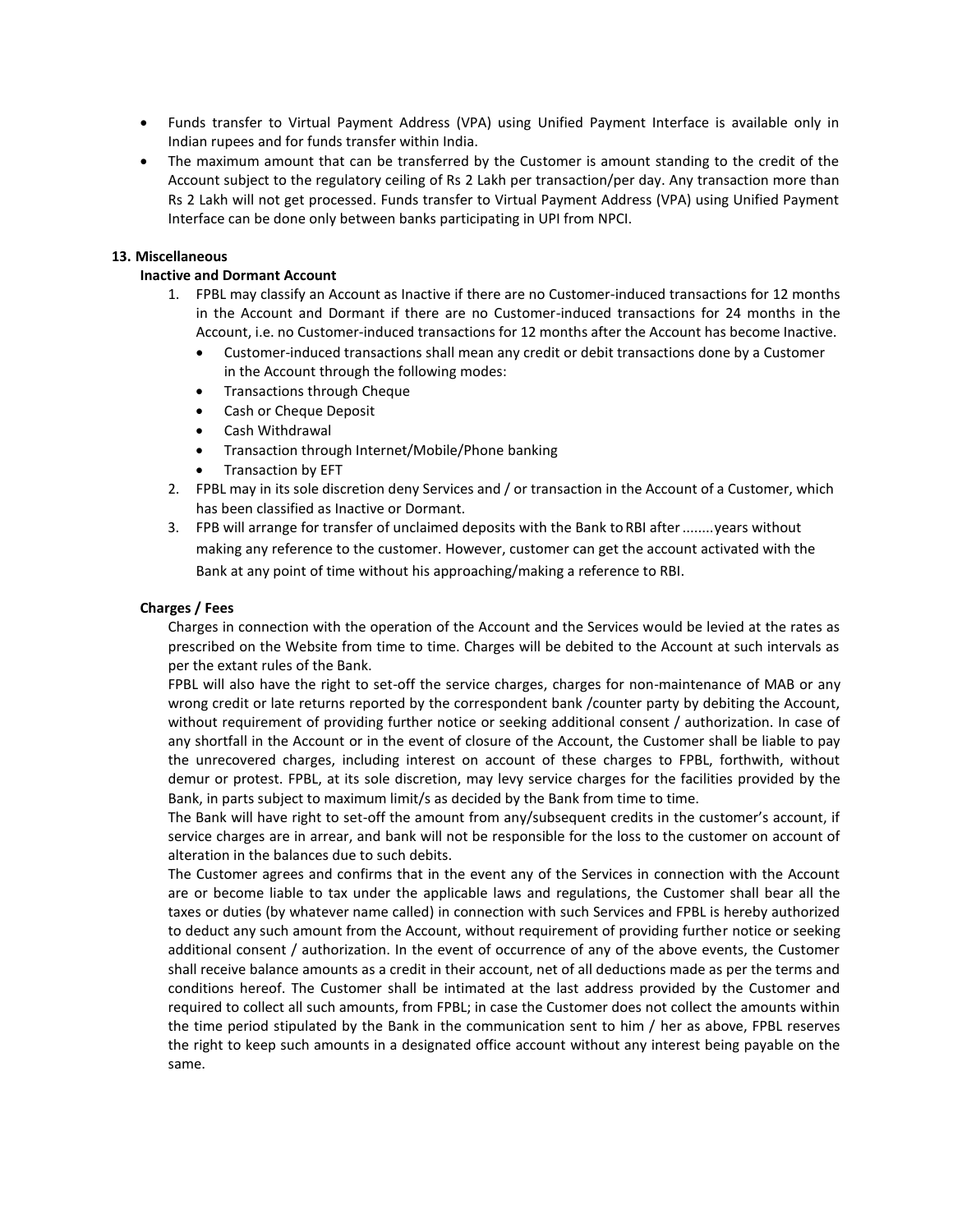If any sum due and payable by the Customer is not paid on the due date, the Customer shall be liable to pay interest (both after as well as before any judgment) on such unpaid sum at such rate or rates as FPBL may from time to time stipulate from the date payment is due up to the date of payment. FPBL in its sole discretion may restrict the number of withdrawals in the Account.

#### **Payment of Interest:**

Interest is calculated on a daily basis on the daily closing balance in the Account, at the rate specified by FPBL in accordance with Reserve Bank of India directives. The interest amount calculated is rounded down to the nearest rupee with minimum of Rs. 1. Interest will be paid quarterly in March, June, September and December.

#### **Electronic Transactions:**

The Customer agrees to adhere to and comply with all such terms and conditions as FPBL may prescribe from time to time, and hereby agrees and confirms that all transactions / Services effected by or through facilities for conducting remote transactions including the Website, FPBL Customer Care Centre, World Wide Web, electronic data interchange, teleservice operations (whether voice, video, data or combination thereof) or by means of electronic, computer, automated machines network or through other means of telecommunication, established by or on behalf of FPBL, for and in respect of the Account, or FPBL's other products and services, shall constitute legally binding and valid transactions when done in adherence to and in compliance with FPBL's terms and conditions for such facilities, as may be prescribed from time to time.

#### **Sharing of Information**

The Customer undertakes and authorizes FPBL to exchange, share or part with all the information, data or documents relating to his/her application to other Banks / Financial Institutions/ Credit Bureaus / Agencies / Statutory Bodies /Tax authorities /Enforcement Director / Financial Intelligent Unit – New Delhi/Central Information Bureaus/ TCIBIL or CIC and/or any other agency authorized in this behalf by RBI or if required under local law, Where there is duty to the public to disclose/Where interest of bank requires disclosure/Where the disclosure is made with the express or implied consent of the customer. and shall not hold FPBL liable for use of this information. The Customer also authorizes FPBL to exchange, share or part with all the information, data or documents with third party products offered by FPBL like Insurance, Mutual Funds, third party loans etc. on anonymous basis , and the customer undertakes not to hold FPBL responsible for use of the information, data or documents provided by FPBL to the third party i.e. Insurance Company, Mutual Fund Houses, IRDA, SEBI, Exchange etc.

#### **Outsourcing**

The bank may outsource some of its services to a third-party professional agency/s in accordance with the guidelines stipulated by the RBI from time to time and as part of its Outsourcing Policy.

#### **Change of terms**

Terms & conditions are liable to change due to change in any rules/ regulations from RBI/ GOI, any addition or deletion of facility/ product by the bank or any other reason which the bank may deem fit for amending the existing terms & conditions. The bank may change the terms & conditions from time to time at its own absolute discretion. Changes can be but may not be limited to addition of new terms & conditions, deletion of existing terms & conditions, modification to an existing terms & conditions. The bank may communicate the changes either by hosting on its website, or through any other available mode of communication. The customer shall be responsible to keep himself updated on the terms & conditions by checking the banks websites regularly.

#### **Notices**

Notices in respect of the Account, the services and facilities in connection with the Account may be given by FPBL either through email or posting a letter to the Customer's address. FPBL may also give any notice by posting the notice on the Website and the same will be deemed to have been received by the Customer upon its publication on the Website.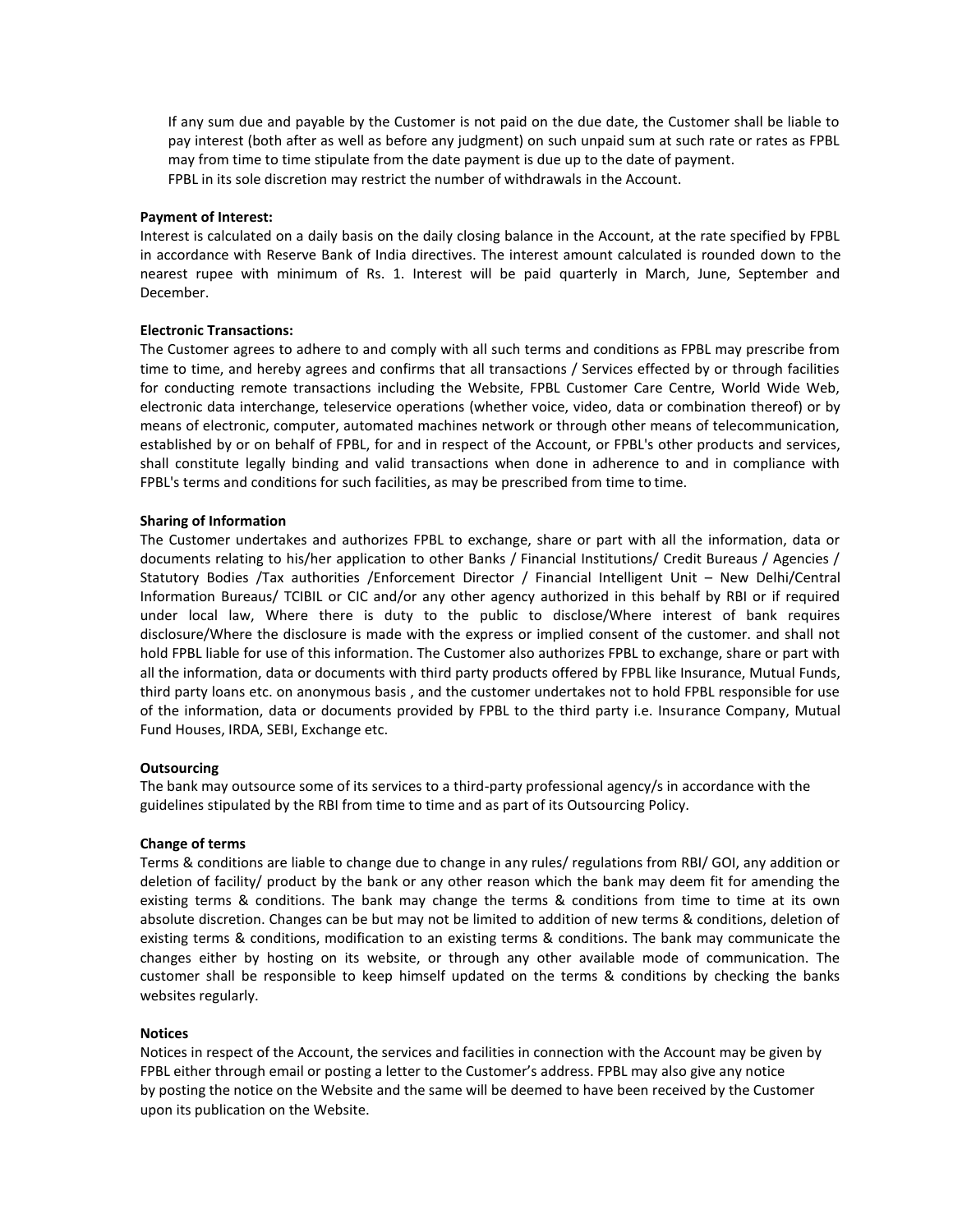### **Indemnity**

- The Customer hereby agrees that the Customer shall, at his/its own expense, indemnify, defend and hold harmless FPBL and its officers, directors, employees, representatives, attorneys, agents and third party service providers from and against any and all liability any other loss that may occur, arising from or relating to the operation or use of the Account including any fraud or hacking of the Account (unless so mandated under the applicable laws) or the Services or breach, non-performance or inadequate performance by the Customer of any of these Terms or the acts, not-errors, representations, misrepresentations, fraudulent use or misuse of the facility or services, misconduct or negligence of the Customer in performance of its obligations.
- Under no circumstances shall FPBL be liable to the Customer for any indirect, incidental, consequential, special or exemplary damages in connection with the Account or the Services.
- FPBL shall not be liable for any failure to perform any obligation contained in these Terms or for any loss or damage whatsoever suffered or incurred by the Customer howsoever caused and whether such loss or damage is attributable (directly or indirectly) to any dispute or any other matter or circumstances whatsoever.
- The Customer shall indemnify FPBL as collecting banker for any loss or damage which FPBL may incur or suffer by guaranteeing any endorsement or discharge on a cheque, or other instrument presented for collection and such guarantee as given by FPBL shall be deemed to have been given in every case at the Customer's express request.
- The Customer shall solely be responsible for ensuring full compliance with all the applicable laws and regulations in any relevant jurisdiction in connection with establishment of his/her Account with FPBL and shall indemnify and keep indemnified FPBL from all actions, proceedings claims, losses, damages, costs and expenses (including legal costs on a solicitor and client basis) which may be brought against or suffered or incurred by FPBL in connection with any failure to comply with any such applicable laws/regulations.
- The indemnities as aforesaid shall continue notwithstanding the termination of the Account.

## **Nomination**

- Nomination facility is available for the Account in the names of individuals. Only one nominee is permissible for an Account and the nomination is to be made by the Customer in accordance with the Banking Companies (Nomination) Rules, 1985. The Customer should ensure that he/ she gets/ is given the acknowledgement as per the nomination rules framed by Reserve Bank of India. The Customer is at liberty to change the nominee, through declaration in the appropriate form to revise the nomination during the Life cycle of the Account with FPBL.
- The account holder may, by filing in necessary particulars in the prescribed format at the time of opening of account, nominate any person who, in the event of death of the account holder as the case may be shall become entitled to the Deposit and the payment thereon.
- If such nomination is not made at the time of opening the account, it may be made by the account holder at any time, by means of an application in the prescribed format to FPBL from which the Account is issued. Should the Customer not like to avail nomination facility, he / she shall provide a specific declaration for not availing the nomination facility.
- In the event of death of the Deposit holder in respect of which a nomination is in force, the nominee shall be entitled for release of the deposits in his favour. For the aforesaid purpose, the surviving nominee shall make an application to the branch manager of the Bank, supported by proof of death of the account holder. Payment to the nominee will however be made on satisfactory completion of the formalities as laid down or modified/amended from time to time by the Bank.
- If an account holder dies and there is no nomination in force at the time of his / her death, the Bank shall pay the sum due to the deceased, to his / her legal heirson completion of the required formalities/process as per bank policy.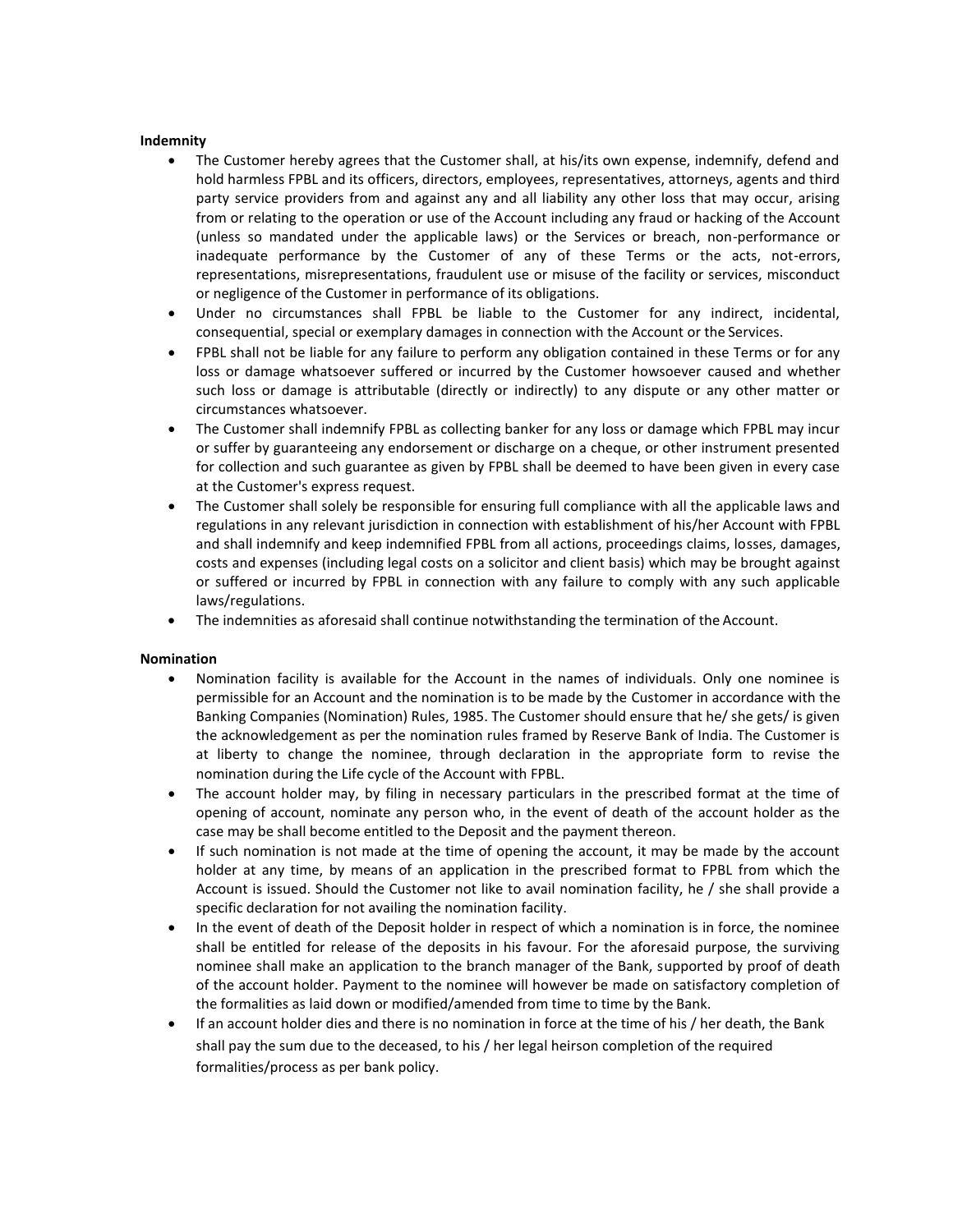### **Communication Address and Change of Customer's Particulars**

- The Customer agrees that FPBL may make use of any contact information provided by the Customer and kept on the records of FPBL (including address, telephone number and e-mail address) from time to time to communicate with the customer (whether through letters, telephone calls, SMS, e-mail or other means).
- The Customer warrant that all particulars given to FPBL are, to the best of your knowledge, accurate and in case the customer provides wrong information or misinterprets himself, FPBL shall be free to initiate legal action against the Customer along with freezing or closing the account. The Customer undertakes to notify FPBL immediately of any change of address, employment or other pertinent particulars recorded with FPBL. The Customer is required that such request for change of information be accompanied by documents evidencing such change.
- Unless FPBL specify otherwise, any communication from us to you will be considered as having been received by the Customer: (I) at the time of personal delivery or leaving it at the address last notified in writing by the Customer (if delivered personally); (ii) 48 hours after FPBL have posted it to the above address if that address (if sent by post);(iv) immediately after FPBL have e-mailed it to the email address last notified by the Customer (if sent by e-mail); (v) immediately after FPBL have made it available in the Personal Internet Banking profile maintained by the Customer with FPBL (if made available there); or (vi) immediately after FPBL have displayed it at its premises (if communicated by display).

## **Governing Law**

The laws and regulations of India shall govern these Terms and Conditions. The Parties hereby agree that any legal action or proceedings arising out of the Terms and Conditions shall be brought in the courts or tribunals at Mumbai in India and irrevocably submit themselves to the jurisdiction of such courts and tribunals. FPBL may, however, in its absolute discretion, commence any legal action or proceedings arising out of the Terms in any other court, tribunal or other appropriate forum, and the user hereby consents to that jurisdiction. Any provision of these Terms and Conditions, which is prohibited or unenforceable in any jurisdiction shall, as to such jurisdiction, be ineffective to the extent of prohibition or unenforceability but shall not invalidate the remaining provisions of the Terms and Conditions or affect such provision in any other jurisdiction.

## **Disclosure**

- The Customer hereby irrevocably authorizes FPBL to disclose, as and when FPBL is required to do so by applicable law or when FPBL regards such disclosure as necessary or expedient (including but not limited to disclosures for the purpose of credit review of any Account, service/s received by the Customer from FPBL with others or otherwise), any information relating to the Customer, his/her Account(s) whatsoever held on the Customer's behalf to:
	- o The head office, affiliates or any other branches or subsidiaries of FPBL;
	- o his/her auditors, professional advisers and any other person(s) under a duty of confidentiality to the Bank;
	- o Vendors, installers, maintainers or servicers of FPBL's computer systems;
	- o any exchange, market, or other authority or regulatory body having jurisdiction over FPBL, its head office or any other branch of FPBL or over any transactions effected by thecustomer
	- o Any party entitled to make such demand or request;
	- o Any person with whom FPBL contracts or proposes to contract with regard to the sale or transfer or sharing of any of its rights, obligations or risks under the Terms;
	- o any person (including any agent, contractor or third party service provider) with whom FPBL contracts or proposes to contract with regard to the provision of services in respect of the Customer's or the Borrower's account(s) or Facilities (as the case may be) or in connection with the operation of FPBL's business;
	- o any person employed with, or engaged as an agent by, the Bank or its head office or affiliates, including any relationship officers for the purposes of or in connection with interactions with the Customers or providing services to the customers or the Borrower's or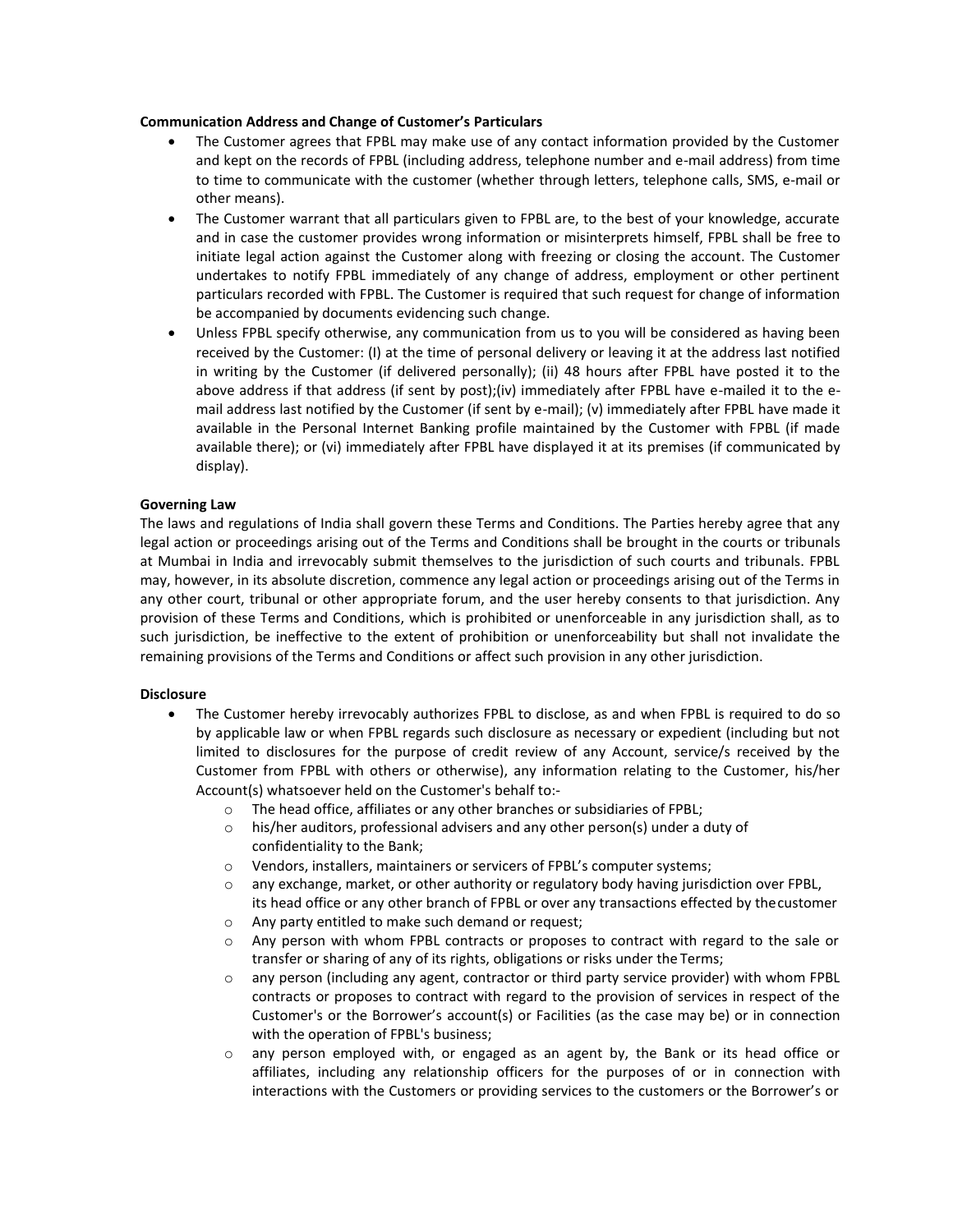processing transactions pertaining to the Customers' or the Borrower's accounts or Facilities; and

- $\circ$  to enable FPBL to centralize or outsource its data processing and other administrative operations) to FPBL's head office, its affiliates or third parties engaged by the Bank for any such services/operations.
- The Customer hereby agrees and consents that FPBL shall be entitled, in connection with the Customer's application for any account, facilities or services provided by FPBL, or during the course of the Customer's relationship with FPBL, to obtain and procure information pertaining to the Customer or any of his/ her/ its accounts, legal or financial position from whatever sources available to FPBL.

## **Closure of the Account**

FPBL reserves the right to close or freeze the Account(s), after due notice to the Customers for reasons which may include, but not limited to, the following:

- In case any of the documents furnished towards KYC are found to be fake / forged / defective;
- In case fraudulent / forged / fake cheques / bank drafts or any such instruments are attempted to be cleared / cleared through the Account;
- In case of frequent returns of inward / outward cheques in the Account;
- Improper conduct of the Account in terms of volume / type of transactions;
- For unsatisfactory conduct of the Account.
- In the event of inappropriate behavior/ gross misconduct in Bank premises.
- The Customers shall be solely liable for return of cheques/dishonoring of any instruments consequent to such closure and all costs / charges arising out of such closure / freezing of the Account(s).
- Upon closure of the Account(s) for any of the reasons specified above or otherwise, the Customer shall take steps to collect any balance amount in the Account, if any, and till such time the Customer collects such amounts, FPBL reserves the right to keep such amounts in a special office account without any interest being payable on the same.
- In case the balance in the account is not sufficient to cover the charges due to reasons, including but not limited to, non-maintenance of MAB, annual fees, FPBL reserves the right to close the account within 6 months after giving a notice to the Customer/s.
- FPBL also reserves the right to close or freeze the Account(s), for reasons which may include, but not limited to, the following:
	- o Garnishee order.
	- o Attachment order by Competent Court of Jurisdiction and Competent Authorityof Government and Quasi-Judicial bodies.
	- o Death of the customer.
	- o is declared incompetent by a court

## **Non-Transferability:**

The Account and the Services provided to the Customer are not transferable under any circumstance and shall be used only by the Customer. However, FPBL Bank shall have the right to transfer, assign or sell all its rights, benefits or obligations to any person and these Terms shall continue to be in force and effect for the benefit of the successors and assigns of FPBL Bank.

## **Banker's Lien and Set-Off:**

• FPBL shall have the paramount right of set-off and lien, irrespective of any other lien or charge, present as well as future, on all the deposits held/ balances lying in any Account of the Customer, to the extent of all amounts payable by the Customer arising as a result of any of FPBL's services extended to and/or used by the Customer or as a result of any other facilities that may be granted by FPBL to the Customer. FPBL is entitled without any notice to the Customer to settle any indebtedness whatsoever owed by the Customer to FPBL, whether actual or contingent, or whether primary or collateral, or whether joint and/or several, including without limitation indebtedness under any indemnity given by the Customer to FPBL hereunder or under any other document/ agreement, by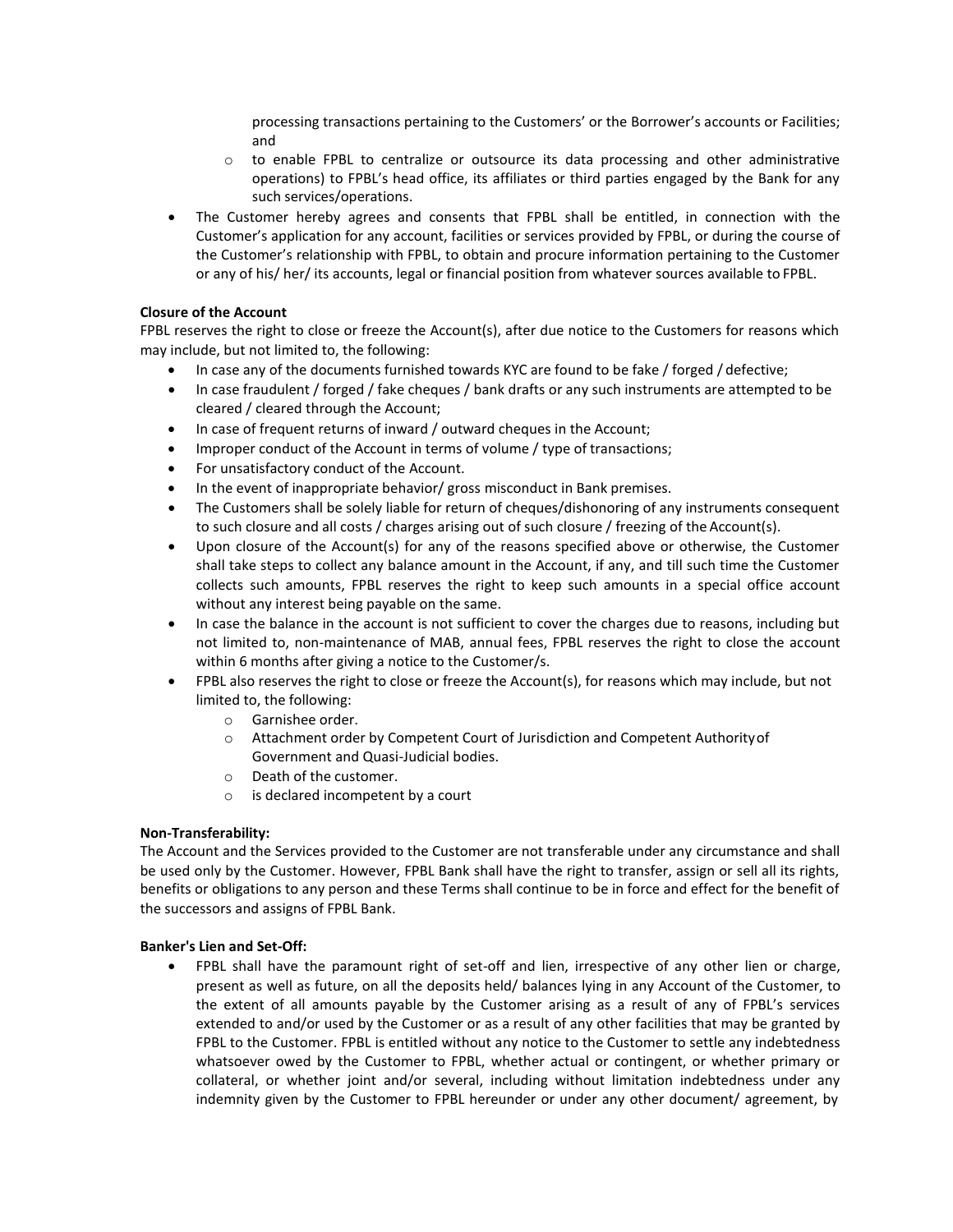adjusting, setting-off any deposit(s) and transferring monies lying to the balance of any Account(s) held by the Customer with FPBL, notwithstanding that the deposit(s)/ balances lying in such Account(s) may not be expressed in the same currency as such indebtedness. FPBL's rights hereunder shall not be affected by the Customer's bankruptcy, insolvency, death or winding-up.

- In addition to FPBL 's rights of set-off, lien or any other right which it may at any time be entitled whether by operation of law, contract or otherwise, the Customer authorizes FPBL: (a) to combine or consolidate at any time all or any of the accounts and liabilities of the Customer with or to any branch or office of FPBL Limited and (b) to apply, set-off or transfer at any time (without prior notice to the Customer) any credit balance (whether or not then due) to which the Customer is at any time beneficially entitled (whether singly or jointly) on any account, in the Customer's name or jointly with any other person, with any branch or office of FPBL Limited (whether in India or elsewhere) towards the satisfaction of any or all of the Customer's liabilities (whether such liabilities be present or future, actual or contingent, primary or collateral, or several or joint) under the Terms or for the Customer's account(s) or under the terms of any other facilities that may be granted by FPBL to the Customer.
- FPBL shall not be under any obligation to exercise any of its rights under this Paragraph.
- The above mentioned rights of FPBL are without prejudice to the obligations of the Customer to pay to FPBL when due all its indebtedness and without prejudice to any other rights that FPBL may have against the Customer for recovery of outstanding from Customer to FPBL.
- FPBL shall be entitled to withhold payments out of the Customer's Account or dishonour the Customer's cheque/instructions in case any amounts outstanding from the Customer to FPBL are not paid when due.

### **Intellectual Property Rights**

That the name, logo, design of FPBL is solely the property of the FPBL and in no case the customer shall use the same in any form or manner.

#### **Waiver:**

No failure or delay by FPBL in exercising any right, power or privilege stated in this terms and conditions shall operate as a waiver thereof nor shall any single or partial exercise of any other right, power or privilege. The rights and remedies of FPBL as stated herein shall be cumulative and not exclusive of any rights or remedies provided by law.

#### **No encumbrances**

Customer will need to ensure that no encumbrance/ third party interest is created/ permitted over the account (including the credit available in the account) held with the bank without explicit written agreement with the bank

#### **Force Majeure**

The bank shall not be liable if any transaction fails, bank's services are disrupted or the bank is not able to perform/ underperforms any of its obligations as outlined under the Terms & Conditions by an event of 'Force Majeure' and in happening of such cases, the banks obligation will remain suspended till such 'Force Majeure' condition remains. 'Force Majeure' event means events caused beyond the reasonable control of the bank which may include but may not be limited to acts of Gods, fire, flood, sabotage, virus attack on the system, earthquake, tsunami, unauthorized access/ hacking of banks assets, communication failure, riot etc.

### **Our Right to Decline or Delay Instructions**

For security reasons, FPBL have the right to at any time without notice delay or not process any instruction that is not submitted by you in person.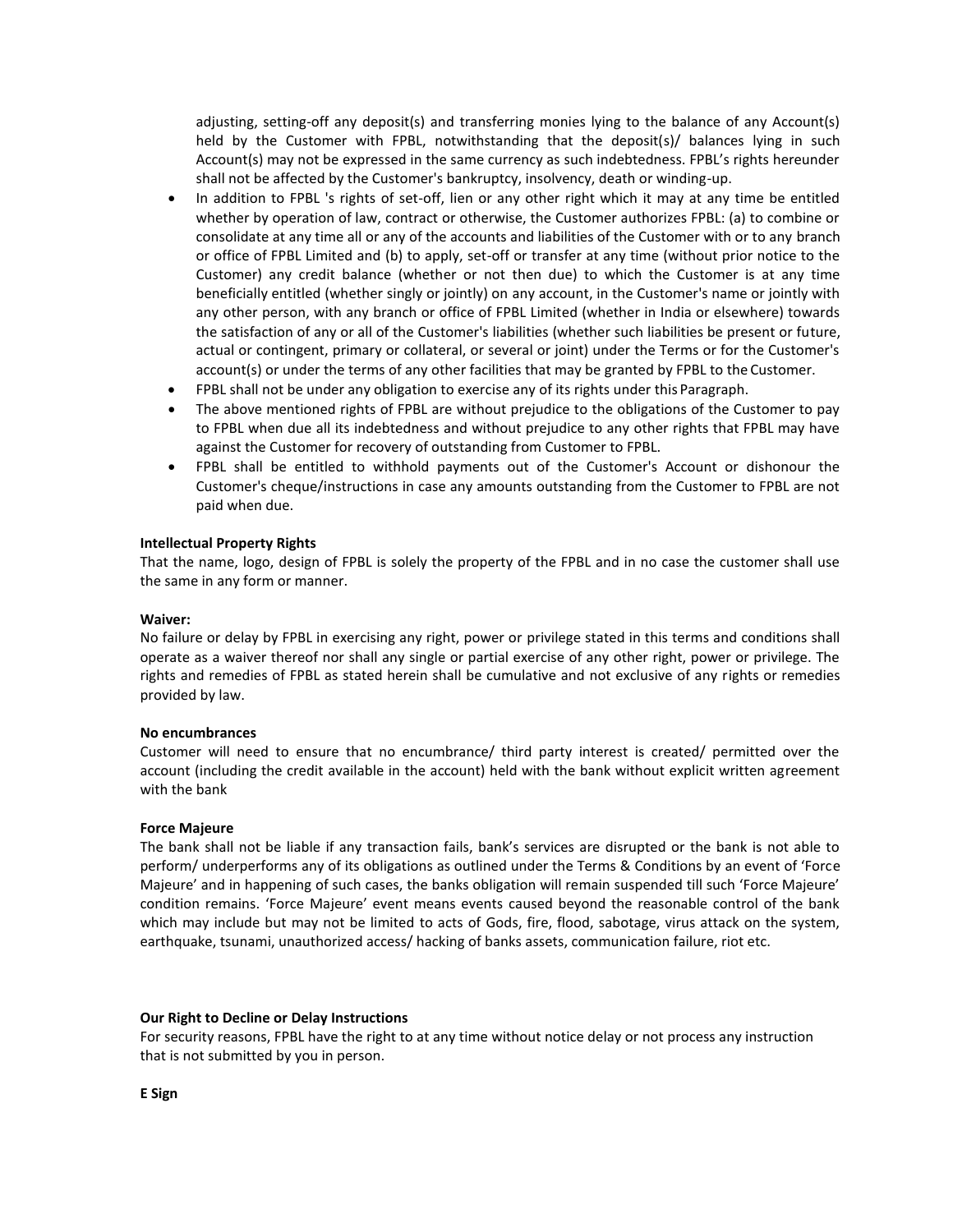Customer's e-KYC information would be used for availing e-sign services from the banks' ESP for Digitally Signed application form, key-generation, certificate issuance, signature creation and key destruction. E sign would be treated as the customer' signature wherever applicable. The customer hereby authorizes FPBL that his e sign shall be used for opening of account and other related transactions including purchase of insurance, mutual funds etc.

### **Accuracy of Information**

A customer shall provide such information as the Bank may from time to time reasonably request for the purposes of providing the services. The Customer is responsible for the correctness of information supplied to the Bank through the use of Internet Banking Services or through any other means such as electronic mail or written communication. The Bank accepts no liability for the consequences arising out of erroneous/incomplete/incorrect information supplied by the Customer. If the Customer suspects that there is an error in the information supplied to the Bank by him/her, he/she shall advise the Bank within five days for necessary corrective action. The Bank will accept customers' request and update its records wherever possible on a 'best efforts' basis.

### **Ownership**

FPBL retains all ownership and proprietary rights in relation to all products, software, services, trademarks, copyright, patents and other materials relating to FPBL. Further, the Customer agrees not to obscure or Remove any third party intellectual property rights and shall not sell, license, distribute, edit, adapt, create derivative works from or otherwise make unauthorized use of the materials owned or licensed to FPBL.

## **Errors of Omission & Commission**

- The filling in of applicable data for transfer of funds would require proper, accurate and complete details.
- For instance, the customer is aware that:
	- He/she would be required to fill in the correct Account number of the person to whom the funds are to be transferred.
	- He/she would be required to fill in the correct Credit Card number while making Credit Card payments.
- In the event of any inaccuracy in this regard, the funds could be transferred to incorrect accounts/credit card account and there is no guarantee of recovery of the same thereafter. The Customer shall therefore take full care to ensure that there are no mistakes and errors and that the information given by him/her to the Bank in this regard is error free, accurate, proper and complete at all points of time. The bank does not accept any responsibility in the transfer of funds to the wrong beneficiary due to wrong input by the customer.
- The bank will follow RBI instructions on affording credit to beneficiaries' account in respect of electronic payments such as RTGS, NEFT, IMPS,NACH,UPI etc. based solely on the beneficiary account number information received from the originating bank. In the event of the Customer's Account receiving an extraneous credit by reason of a mistake committed by the originator or the originating bank or for any other reason, the Bank shall be entitled to reverse such erroneous/extraneous credit at any time whatsoever without his/her consent. The Customer shall be liable and responsible to the Bank and accede to accept the Bank's instructions without questions for any unfair or unjust gain obtained by him/her as a result of the same.

### **Amendments**

FPBL reserves the right to change, modify, add or remove any term at any time after notifying on FPBL's website. The Customer agrees that in the event such changes are not agreeable to the Customer, the only remedy that the Customer shall have is to terminate its FPBL Account. In the event the Customer continues to use the FPBL Account, the Customer shall be deemed to have agreed to such amendments.